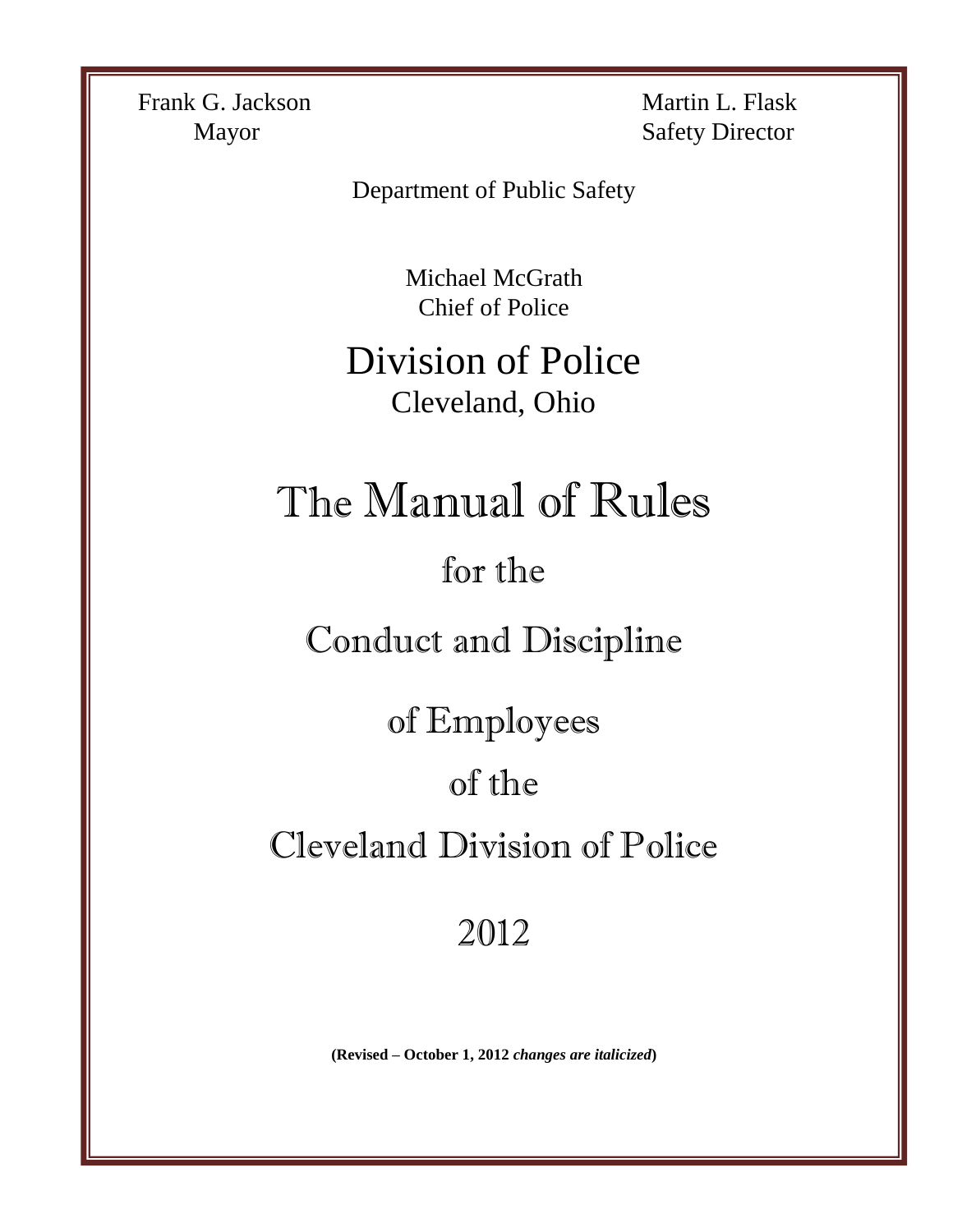## **Table of Contents**

|                                                                                     | 2                                                       |
|-------------------------------------------------------------------------------------|---------------------------------------------------------|
|                                                                                     | 3                                                       |
|                                                                                     | $\overline{4}$                                          |
|                                                                                     | 5                                                       |
|                                                                                     | 5                                                       |
|                                                                                     | 6                                                       |
|                                                                                     | 8                                                       |
| $\mathbf{I}$ .<br>$\Pi$ .<br>III.<br>IV.<br>$V_{\cdot}$<br>VI.<br>VII.<br>IX.<br>Х. | 8<br>11<br>13<br>14<br>16<br>17<br>18<br>19<br>20<br>22 |
|                                                                                     |                                                         |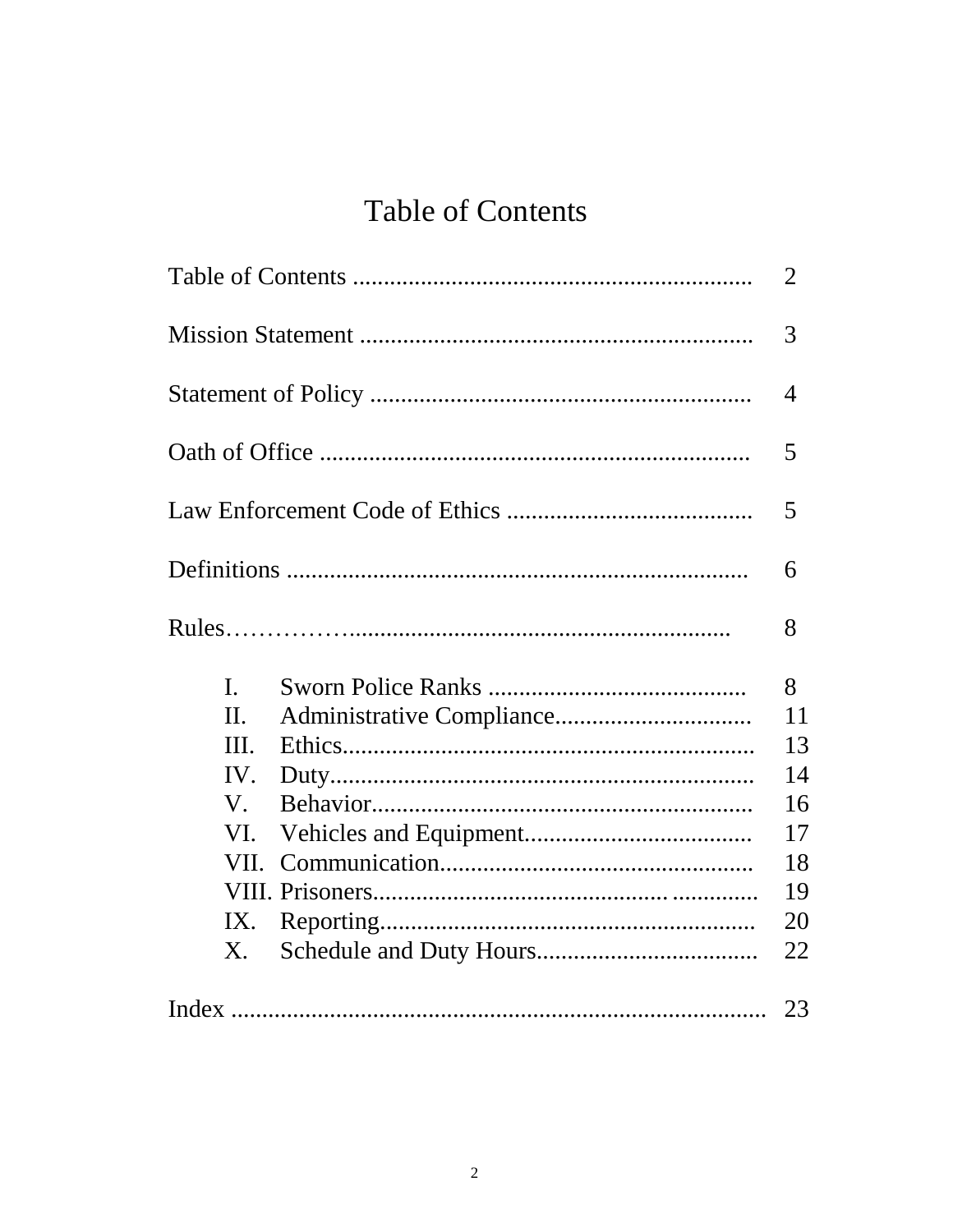## **CITY OF CLEVELAND MISSION STATEMENT**

We are committed to improving the quality of life in the City of Cleveland

by strengthening our neighborhoods, delivering superior services,

embracing the diversity of our citizens, and making Cleveland a desirable,

safe city in which to live, work, raise a family, shop, study, play, and grow old.

#### **DIVISIONAL VALUES: PRIDE**

#### **P**ROFESSIONALISM

We take pride in ourselves, our profession and our community. Working as a team, we will be role models for our community by enthusiastically excelling in quality performance.

#### **R**ESPECT

We consistently treat all people with dignity, compassion, courtesy, and without prejudice. We will protect the constitutional and civil rights of everyone through impartial enforcement of the law.

#### **I**NTEGRITY

We uphold the public trust by being honest, competent, and consistent in our beliefs and actions. We hold ourselves accountable to the highest standards of moral and ethical conduct.

#### **DEDICATION**

We dedicate ourselves to improve the quality of life by developing a partnership with the community. We are committed to protecting life and property, reducing fear, and providing a safe environment for all.

#### **E**XCELLENCE

We hold ourselves to the highest standards of law enforcement. We will continuously improve the quality of our services through education, training and development.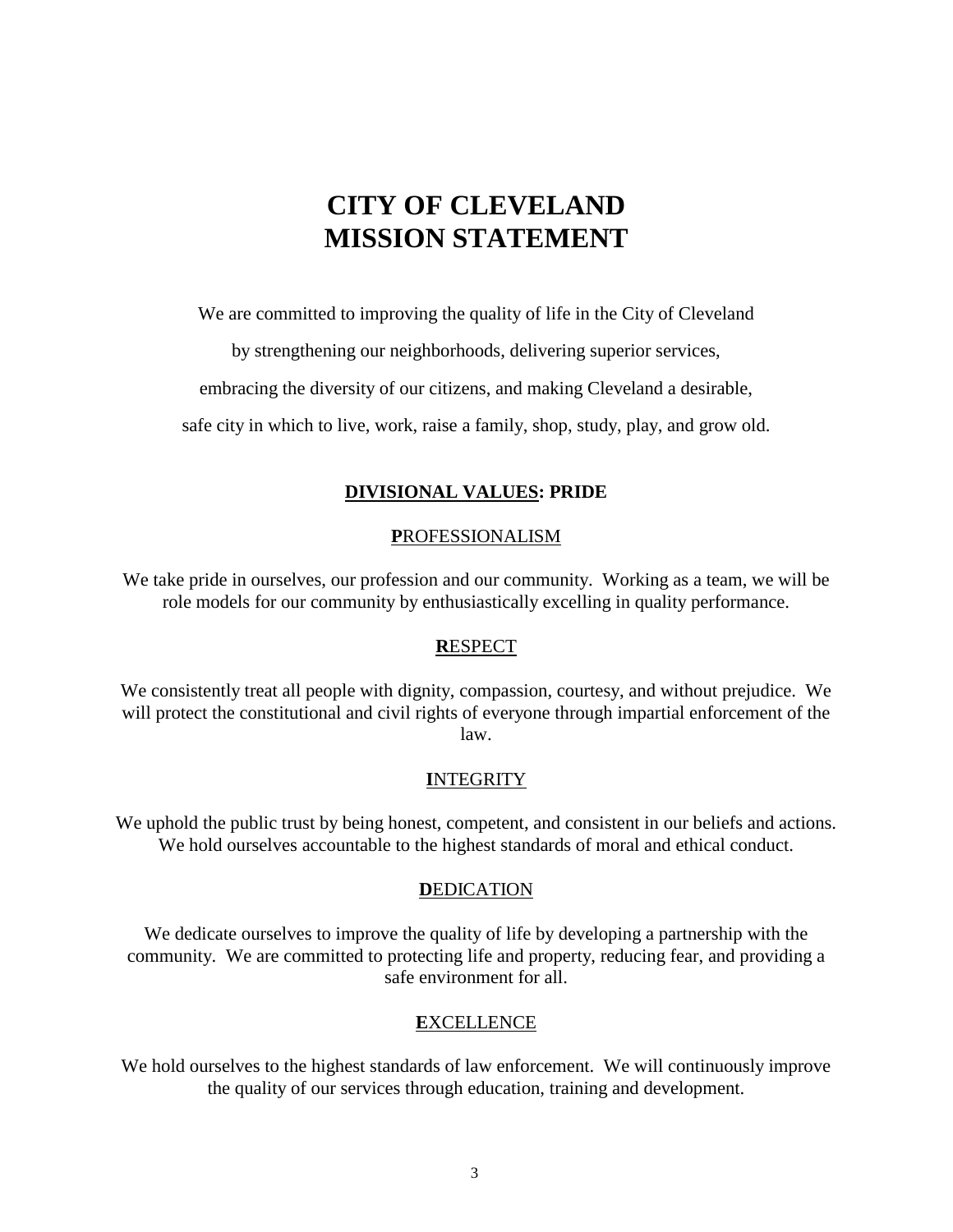## **STATEMENT OF POLICY**

The rules of conduct contained in this manual are administered under the provisions of the Charter of the City of Cleveland and the laws of the State of Ohio and are published for the governance, discipline and administration of officers and employees of the Division of Police.

The Manual of Rules sets forth the conduct and behavior to be followed by officers and employees. Any violation of these rules shall be a basis for disciplinary action. Disciplinary action includes, but is not limited to, verbal and written reprimands and the preferring of Divisional charges which can result in suspension, loss of pay, demotion or termination. The rules and standards contained in this manual shall apply whether the officer or employee is on or off duty. Where a conflict exists between a Rule and a General Police Order, the Rule provision shall be adhered to.

The community evaluates a police agency based upon the service delivered. The manner in which police officers perform their duties in the preservation of public peace, the apprehension of offenders, and the protection of life and property determine the reputation of a police agency. The conduct of officers and employees, their efficiency, impartiality, and diligence in the execution of their duties is of utmost importance.

The community expects that an officer's every act shall be in the public interest and that all laws shall be enforced without fear, favor, prejudice or bias. This manual has been compiled in order to enhance the image and performance of the Division of Police and to provide for a uniform method of providing the service expected by the community.

Superior officers shall instruct subordinates frequently and exercise diligence in the enforcement of the rules and standards contained in this manual.

Personnel shall study all rules in this manual and shall be held accountable for any action contrary to these directives.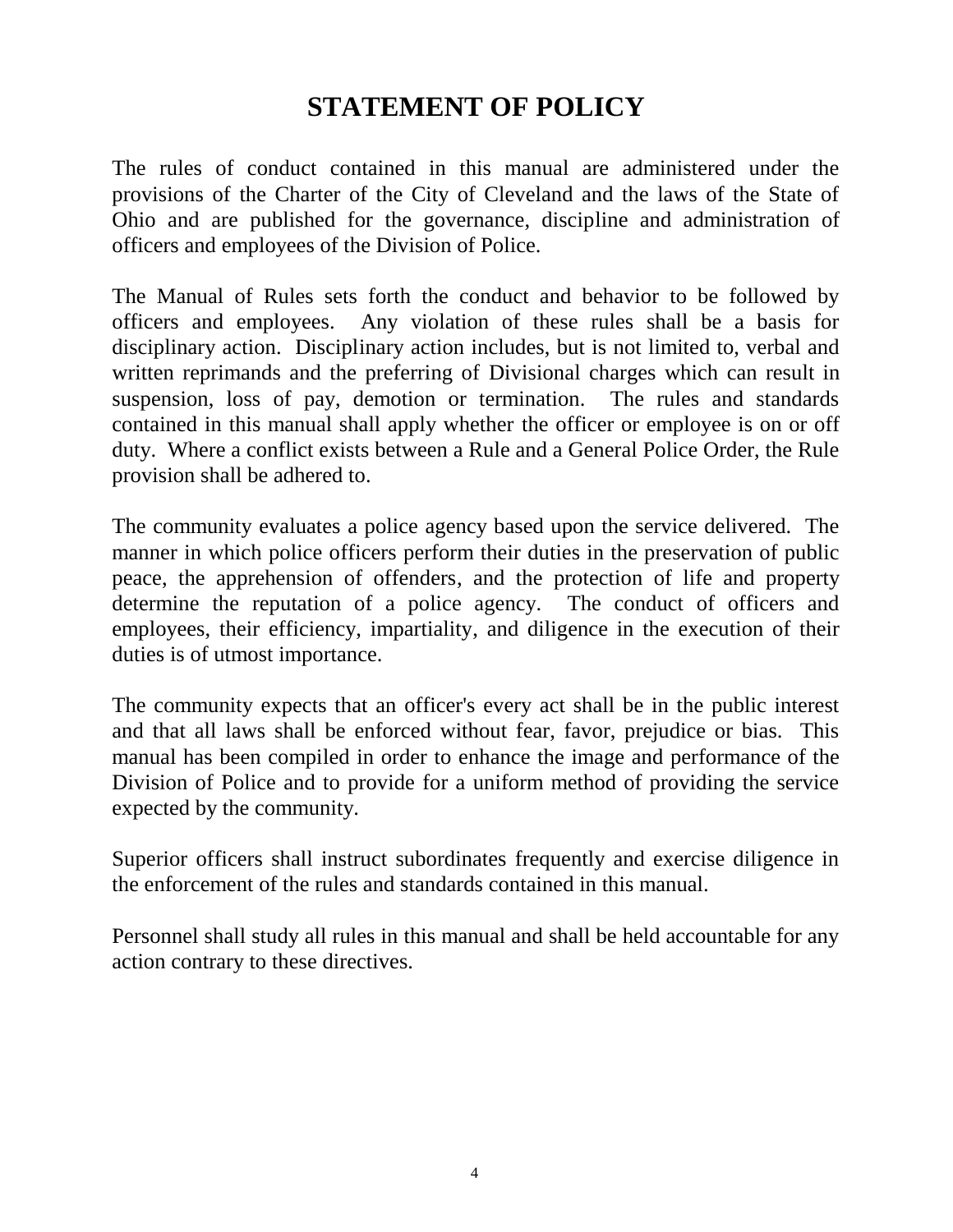## Oath of Office

I do solemnly swear that I will support the Constitution of the United States, the Constitution and Laws of the State of Ohio, the Charter and Ordinances of the City of Cleveland; obey the rules, orders, and directives of the Division of Police of the City of Cleveland and will discharge the duties of my office to the best of my knowledge and ability, so help me God.

### Law Enforcement Code of Ethics

As a Law Enforcement Officer, my fundamental duty is to serve the community; to safeguard lives and property; to protect the innocent against deception, the weak against oppression or intimidation, and the peaceful against violence or disorder; and to respect the Constitutional rights of all to liberty, equality and justice.

I will keep my private life unsullied as an example to all and will behave in a manner that does not bring discredit to me or my agency. I will maintain courageous calm in the face of danger, scorn, or ridicule; develop self-restraint; and be constantly mindful of the welfare of others. Honest in thought and deed in both my personal and official life, I will be exemplary in obeying the law and regulations of my department. Whatever I see or hear of a confidential nature, or that is confided in me in my official capacity, will be kept ever secret unless revelation is necessary in the performance of my duty.

I will never act officiously or permit personal feelings, prejudices, political beliefs, aspirations, animosities or friendships to influence my decisions. With no compromise for crime and with relentless prosecution of criminals, I will enforce the law courteously and appropriately without fear or favor, malice or ill will, never employing unnecessary force or violence and never accepting gratuities.

I recognize the badge of my office as a symbol of public faith, and I accept it as a public trust to be held so long as I am true to the ethics of police service. I will never engage in acts of corruption or bribery, nor will I condone such acts by other police officers. I will cooperate with all legally authorized agencies and their representatives in the pursuit of justice.

I know that I alone am responsible for my own standard of professional performance and will take every reasonable opportunity to enhance and improve my level of knowledge and competence.

I will constantly strive to achieve these objectives and ideals, dedicating myself before God to my chosen profession...

...Law Enforcement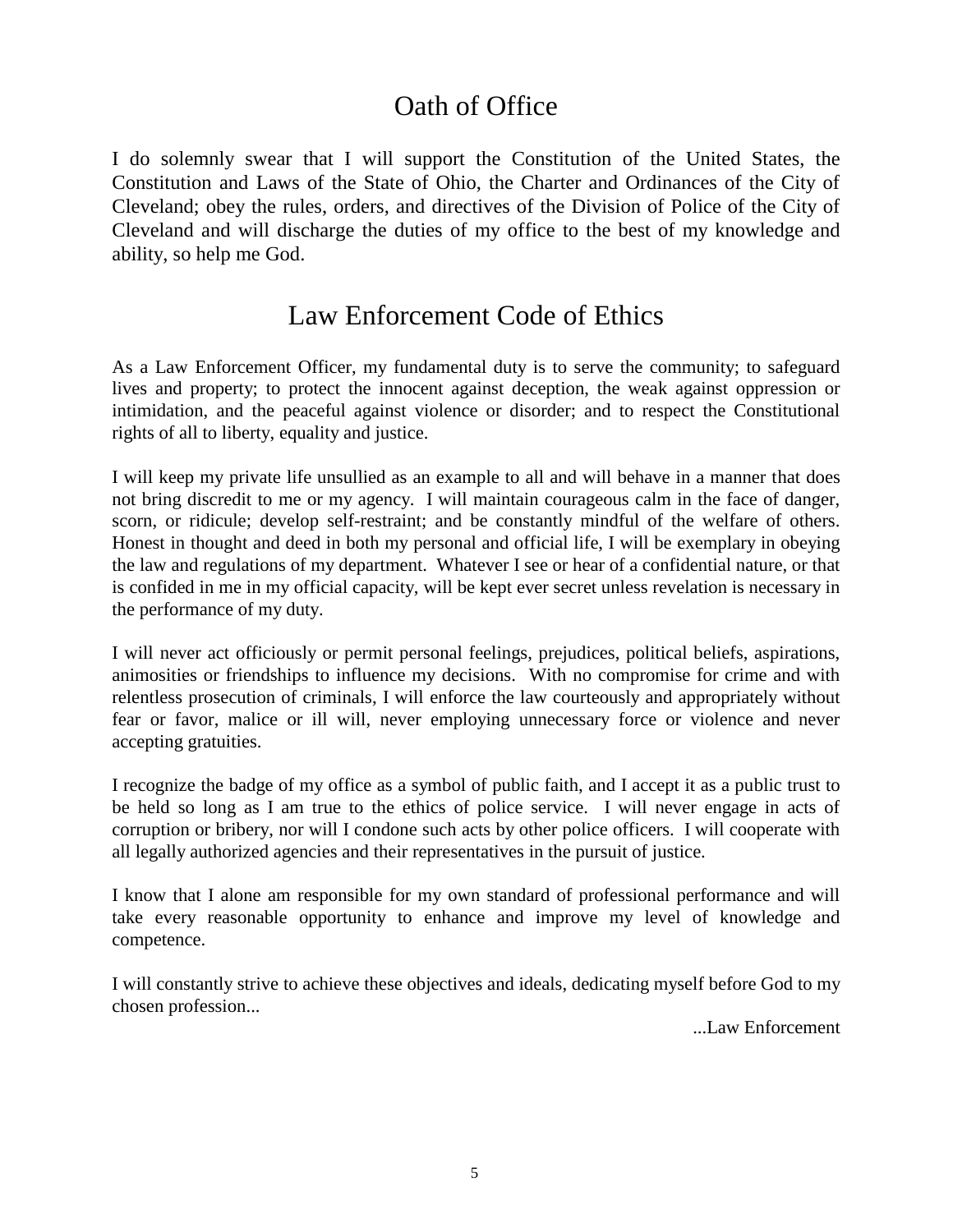## **Definitions**

### **The following definitions are provided as an aid in understanding various terms used in this Manual, General Police Orders and Divisional Notices.**

Administrative Unit Any element within the organizational structure of the Division of Police with duty responsibilities and accountabilities to the Chief of Police through the designated chain of command.

Bureau The primary administrative subdivision of an Operation as set forth in the organizational chart.

Chain of Command The succession of officers from a subordinate to a superior through which command is exercised.

Civilian Employee A non-sworn member under the supervision of the Division of Police.

Command To direct, order or control with authority.

Command Officer Any officer appointed to the position of Chief, Deputy Chief, Commander or Traffic Commissioner.

Commanding Officer A superior officer designated by the Chief of Police to command an operation, bureau or district.

Detective An officer assigned to a plainclothes specialized unit or district support unit who primarily initiates investigations and/or conducts follow up investigations for the basic patrol officers/units.

Directive Any oral or written policy, procedure, or instruction of the Division of Police issued by a superior officer to a subordinate.

District The primary geographical subdivision of basic patrol field operations.

Employee Persons employed within the Division of Police.

Member All sworn officers and civilian employees under the supervision of the Division of Police.

Officer Sworn member of the Division of Police having full police authority.

Officer In Charge Any officer so designated by the Chief of Police or by a commanding officer to be in charge of a unit or section or district station house facilities.

Operation The primary administrative subdivision of the Division of Police as set forth in the organizational chart.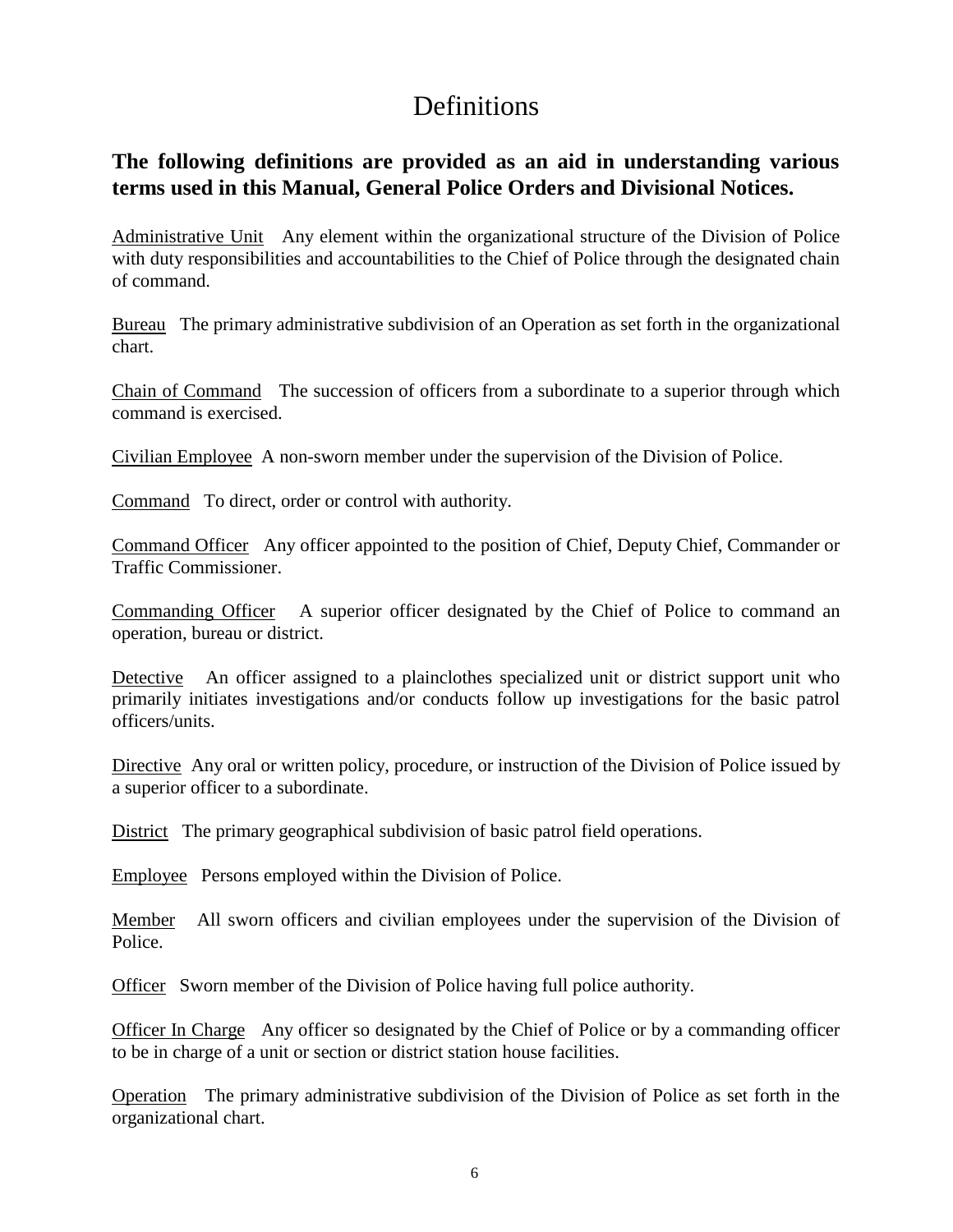Order An oral or written command given by a superior officer to a subordinate.

Personnel A term to be used synonymously with member.

Platoon An administrative unit to which personnel are assigned by tour of duty.

Section The primary administrative subdivision of a bureau or district within the Division of Police.

Sector The primary geographical subdivision of a district.

Sector Supervisor Any superior officer responsible for supervision of officers assigned to a sector.

Shall A word used to indicate a mandatory course of action.

Superior Officer Any sworn officer with the rank of sergeant or above, or civilian employee with supervisory duties as designated by the Chief of Police.

Unit The smallest subdivision of a bureau, district or section.

Will A word used to indicate a mandatory course of action.

Zone The primary geographical subdivision of a sector consisting of one or more census tracts (or portions thereof) patrolled by a police vehicle.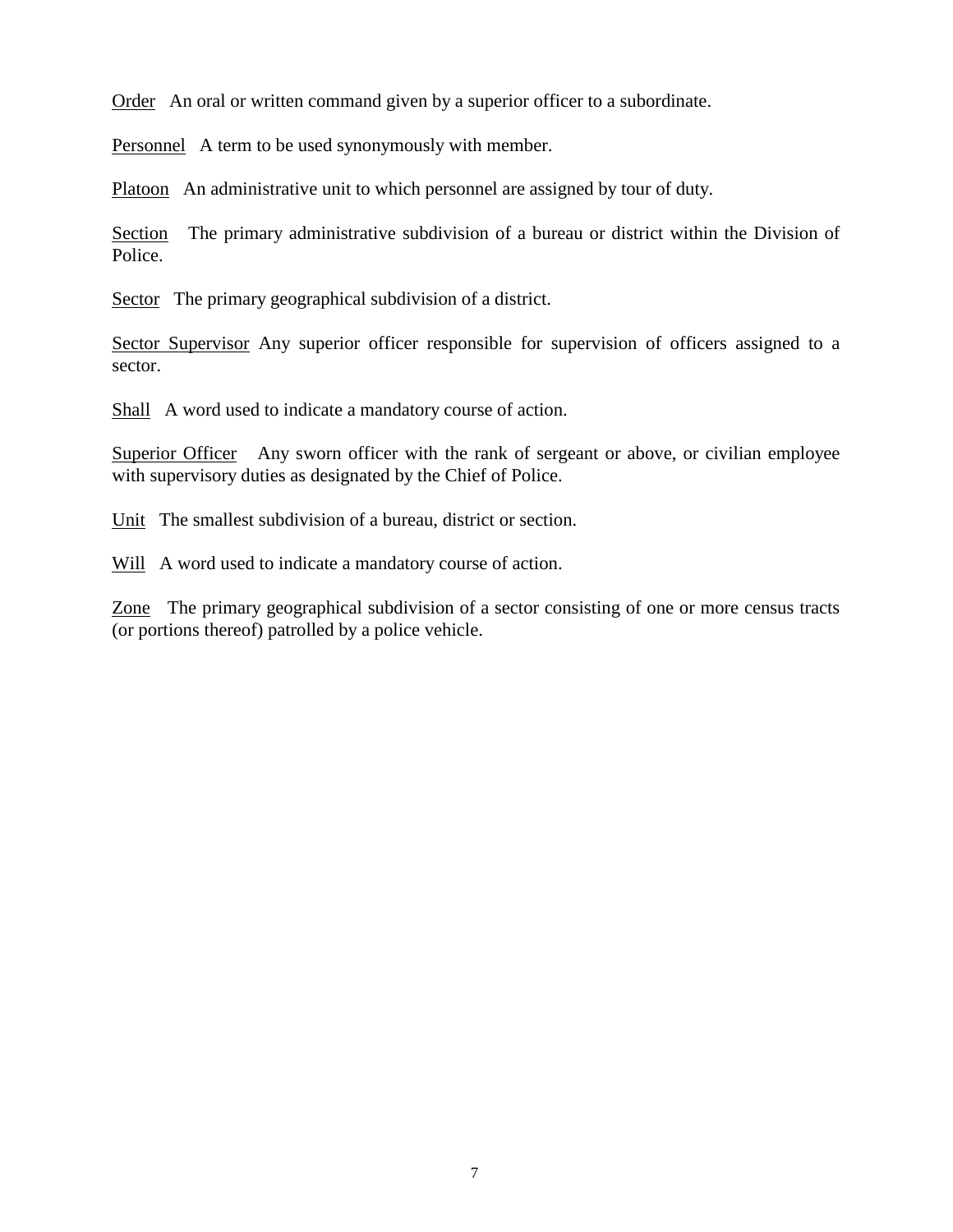### **Rules**

#### **I. SWORN POLICE RANKS**

#### 1.01 Chief of Police

The Chief of Police shall be commanding officer of the Division of Police. The Chief shall exercise the authority granted by Chapter 25 of the Charter of the City of Cleveland and shall be responsible to the Mayor through the Director of Public Safety.

The Chief of Police shall have the exclusive right to station, transfer and assign the officers and employees of the Division of Police.

The Chief shall promulgate such orders as needed to maintain discipline, decorum and dignity, and may suspend from duty any officer or employee for violation of any rules of the Division of Police pending a hearing before the Director of Public Safety.

#### 1.02 Deputy Chief of Police

The Mayor may designate ranking officers to serve in the capacity of Deputy Chief who shall perform such duties as are assigned by the Chief.

#### 1.03 Commander of Police/Traffic Commissioner

The Mayor may designate ranking officers to serve in the capacity of Commander of Police or Traffic Commissioner who shall perform the duties of the Commanding Officer and such other responsibilities as assigned by the Chief.

#### 1.04 Captain of Police

Captains may be assigned any administrative and management duties and responsibilities that the Chief of Police may designate.

They shall thoroughly familiarize themselves with all applicable federal statutes, state laws, municipal ordinances, rules, General Police Orders, Divisional Notices and memorandums of the Division, and be responsible for their strict observance and enforcement, causing full compliance by subordinates.

They shall require that the work assigned to their subordinates be fully discharged by them in accordance with the responsibilities of their respective ranks and duties.

#### 1.05 Lieutenant of Police

Lieutenants shall be assigned as officers in charge of platoons, sections, or units within the Division of Police or such other supervisory duties as the Chief of Police may designate.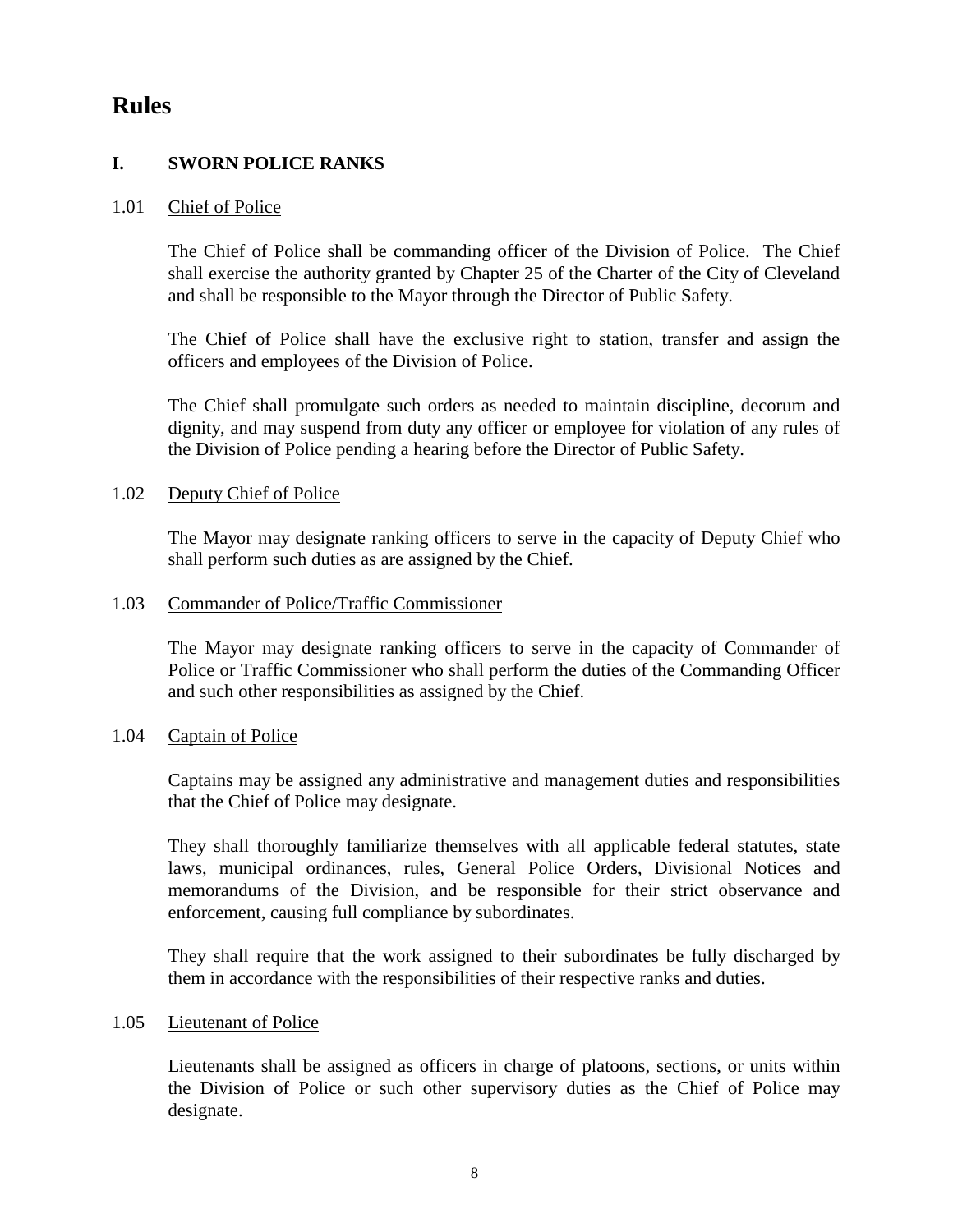They shall be responsible for the discipline of each subordinate under their command and shall make frequent inspections of subordinates in regards to their appearance, conduct and performance in handling complaints and police duties, as well as inspecting equipment and vehicles assigned to their use.

They shall thoroughly familiarize themselves with all applicable federal statutes, state laws, municipal ordinances, rules, General Police Orders, Divisional Notices and memorandums of the Division, and be responsible for their strict observance and enforcement, causing full compliance by subordinates.

#### 1.06 Sergeant of Police

Sergeants shall be assigned as officers in charge of stations or units within the Division of Police or assigned as sector supervisors in the basic patrol section and perform such other supervisory duties as the Chief of Police or their commanding officer may designate.

They shall have immediate control of the personnel under their supervision and shall be responsible for their discipline, appearance and general good conduct. They shall assist and instruct subordinates in the performance of their duties and continually seek to improve the efficiency of their performance.

They shall thoroughly familiarize themselves with all applicable federal statutes, state laws, municipal ordinances, rules, General Police Orders, Divisional Notices and memorandums of the Division, and be responsible for their strict observance and enforcement, causing full compliance by subordinates.

#### 1.07 Patrol Officer

Patrol Officers shall be held responsible for the good order of their assignment and shall be prepared at all times to inform their superior officers of the conditions of their post, beat, or zone.

They shall be under the immediate supervision of the head of the administrative unit to which assigned. They shall perform such duties and work such hours as designated by their superior officer. They shall cooperate with all other personnel in the performance of police duties.

They shall acquire a thorough knowledge of the criminal laws and the rules of evidence so that they may carry out their duties in an efficient manner.

#### 1.08 Detectives

Detectives shall be assigned to administrative units responsible for conducting follow-up investigations and shall work such hours and perform such other duties as the Chief of Police or their commanding officer may designate.

They shall be responsible for the investigation of all criminal offenses; the detection,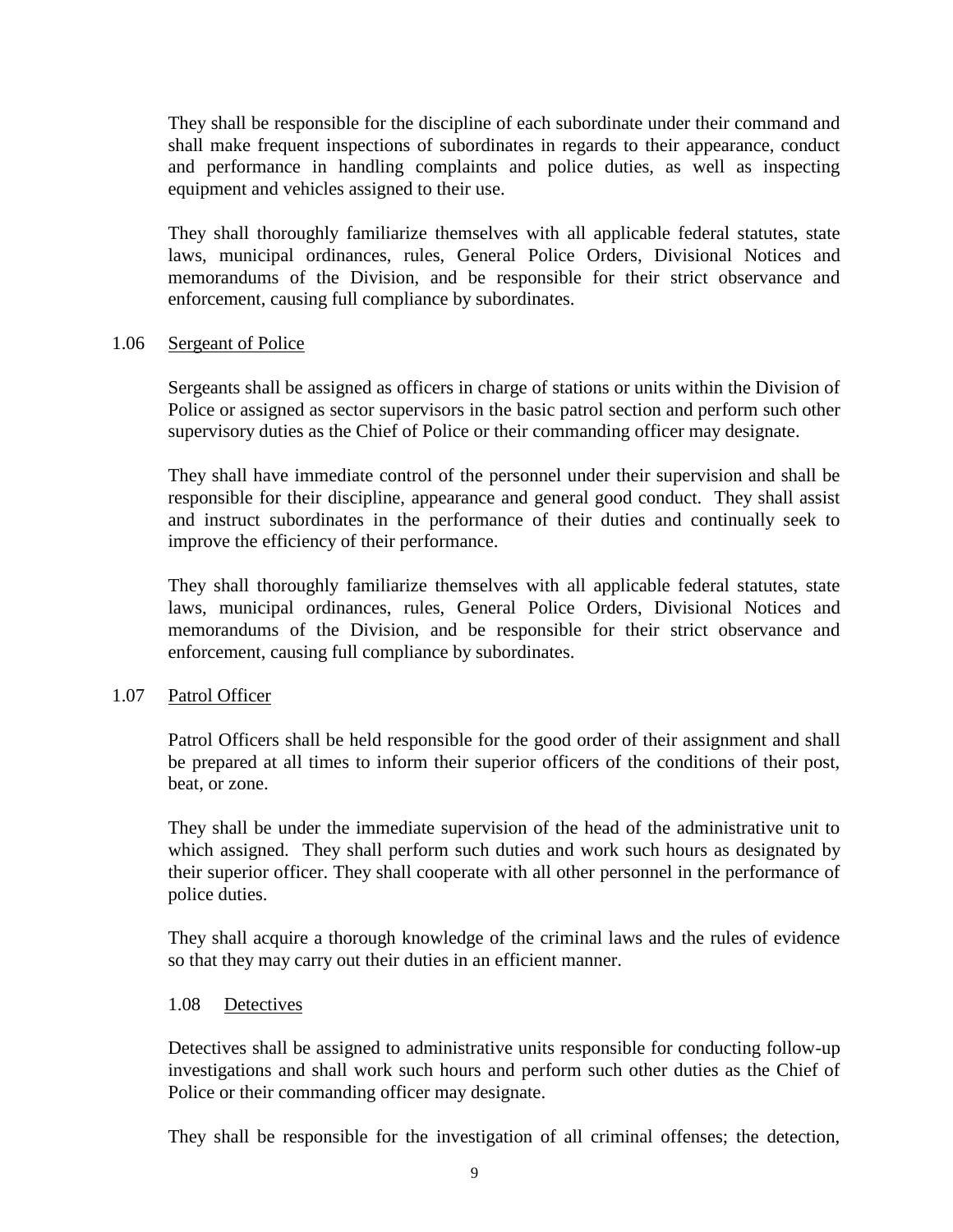arrest and prosecution of criminals; the collection, preservation and analysis of evidence; the recovery of lost and stolen property; and the representation of the Division of Police in extradition proceedings.

They shall familiarize themselves with the appearance and descriptions of known criminals, their hangouts, habits, associates, and modes of operation. They shall acquire a thorough knowledge of the criminal laws and the rules of evidence so that they may carry out their duties in an efficient manner.

They shall not construe that being assigned to special investigational duties relieves them of their responsibility for taking prompt action upon observance of any violation of laws or regulations.

#### 1.09 Non-Sworn Personnel

Non-sworn personnel shall be under the control of their immediate supervisor.

For supervisory and disciplinary purposes they shall be governed by the Rules, General Police Orders, Divisional Notices and other directives of the Division of Police.

They shall not be empowered to make physical arrests nor authorized to carry firearms in the course of their duties.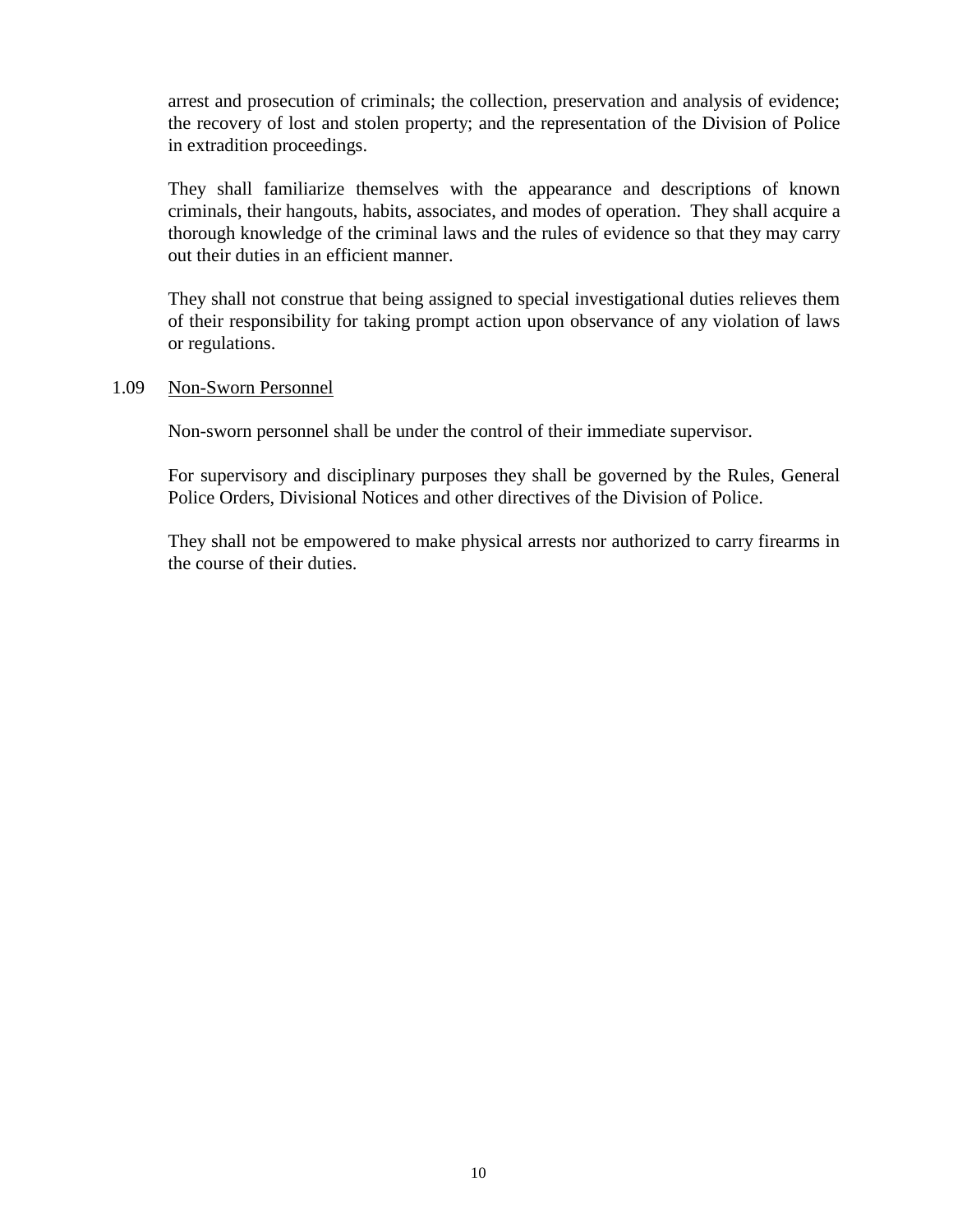#### **II. ADMINISTRATIVE COMPLIANCE**

- 2.01 Personnel shall not violate any law of the United States, the State of Ohio, Charter provision or ordinance of the City of Cleveland, or neglect to perform any duty required by law, nor shall they engage in any conduct that would constitute a crime under the laws of the United States, the State of Ohio, or the Charter provisions or ordinances of the City of Cleveland.
- 2.02 Personnel shall not willfully disobey any rules, General Police Orders or directives of the Division of Police, or any lawful orders, written or oral, issued to them by a superior officer of the Division of Police.
- 2.03 Personnel shall perform all duties required by rules, General Police Orders, directives, or orders of the Division of Police.
- 2.04 Personnel shall study all rules, General Police Orders and directives pertaining to their duties, and shall be held accountable for any action contrary to these instructions.
- 2.05 Personnel shall be responsible for maintaining a complete and current set of General Police Orders *either as a paper copy or in electronic format*.
- 2.06 Personnel shall not be insubordinate to a superior officer. Insubordination includes, but is not limited to, any language, action or inaction directed toward a superior officer that is disrespectful, mutinous, insolent or abusive.
- 2.07 Personnel shall give immediate obedience to all lawful orders of a superior officer. When a conflict is apparent, it shall be the duty of the personnel knowing of such conflict to so apprise the superior issuing the latest order.
- 2.08 Personnel shall effect or comply with all communications and transmittals of information, both written and oral, through the chain of command, unless specifically exempted by the Chief.
- 2.09 Personnel shall not issue any message within the Division of Police without the authorization of the Chief of Police or designated Acting Chief. If the Chief and Acting Chief are unavailable in emergency situations, the commanding officer of the personnel involved shall use sound judgment and discretion in deciding whether to grant authorization.
- 2.10 Personnel shall familiarize themselves with all directives issued by the Chief of Police. Personnel absent from duty for any reason shall familiarize themselves with all orders and notices issued during their absence.
- 2.11 Personnel shall maintain a *telephone number* by which they may be contacted if so necessary due to a Division operational need.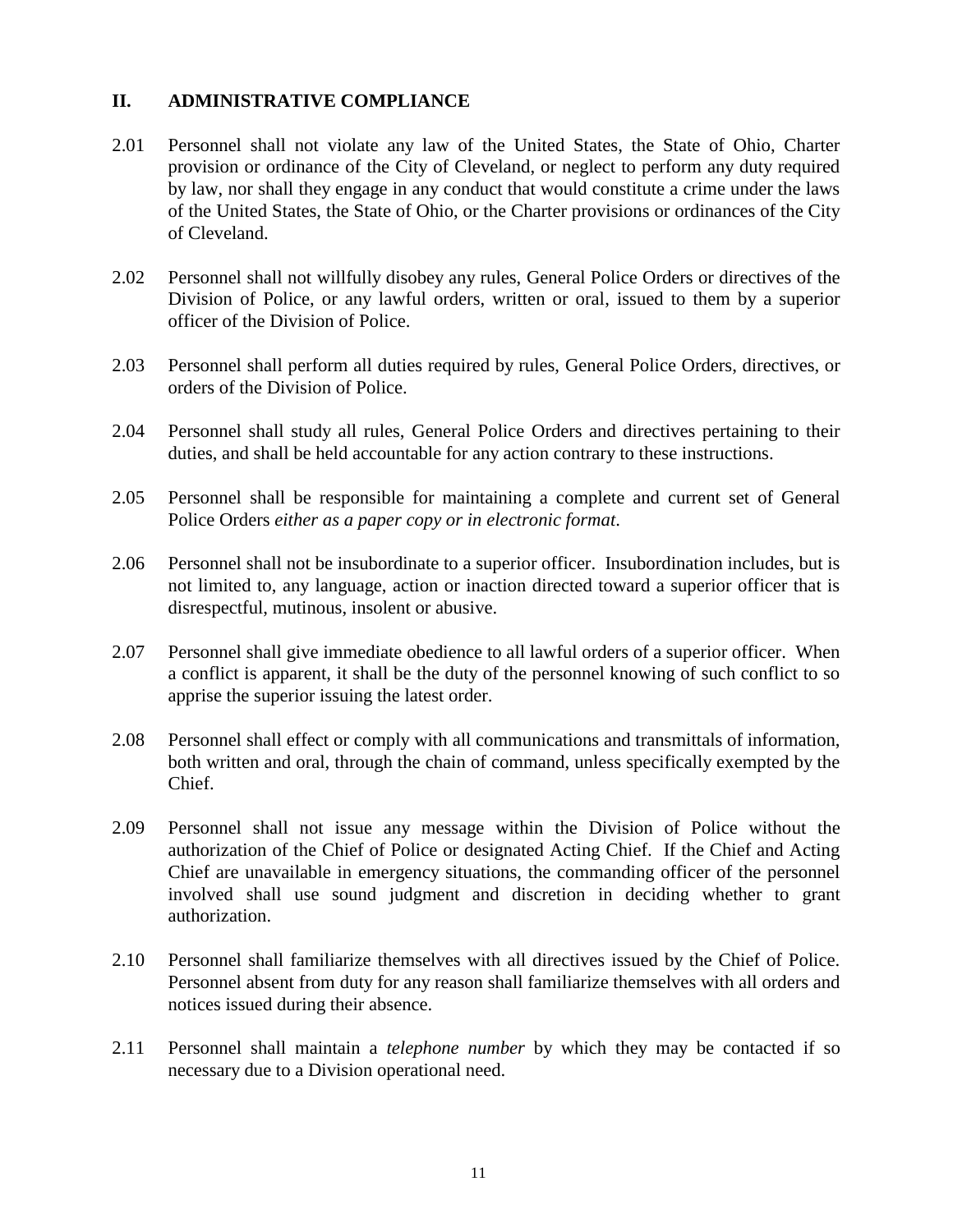- 2.12 Personnel shall promptly notify their superior officer of any change in their telephone number or home address by a written report that shall be forwarded through the chain of command to the appropriate administrative destination.
- 2.13 Superior officers shall recommend disciplinary action whenever personnel are alleged to have violated the rules or directives of the Division of Police. Command or Superior officers shall relieve from duty for cause any officer or employee of the Division of Police found to be unfit for duty, promptly notify their superior officer of such action and forward a report giving full details concerning the matter.
- 2.14 The following are additional grounds for disciplining personnel, including removal, in addition to the grounds stated in Civil Service Commission rule 9.10:
	- a. Incompetence
	- b. Gross neglect of duty
	- c. Gross immorality
	- d. Habitual drunkenness
	- e. Failure to obey orders given by proper authority
	- f. Any other reasonable and just cause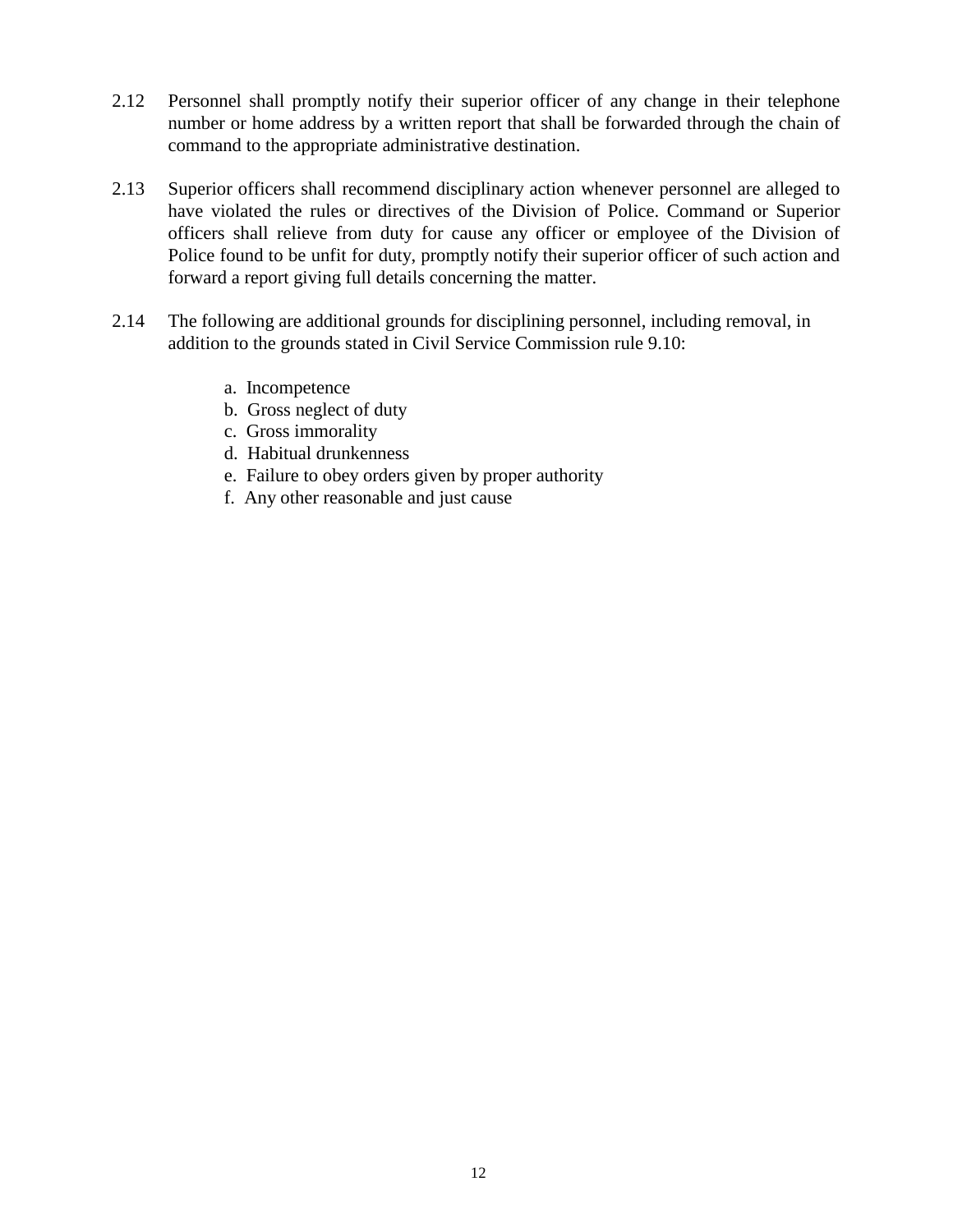#### **III. ETHICS**

- 3.01 Personnel shall not under color of law, interfere with or attempt to influence the lawful business of any person.
- 3.02 Personnel shall not under color of law, render assistance in civil matters other than referral to civil authorities except to prevent an immediate breach of the peace or to quell a disturbance already commenced.
- 3.03 Personnel shall not recommend or suggest to prisoners or to persons coming in contact with them through their official capacity, the employment or name of any person as attorney, counselor or bondsman.
- 3.04 Personnel shall not become bail for any person arrested unless said person is a member of their immediate family.
- 3.05 Personnel shall not expend money or incur financial obligations in the name of the Division of Police without the authorization of the Chief of Police.
- 3.06 Personnel shall not initiate visits or correspondence affecting or pertaining to the operation of the Division of Police, with the office of the Mayor, Director of Public Safety or other public official without the authorization of the Chief of Police through the chain of command.
- 3.07 Personnel shall not use their position, badge or credentials for personal gain.
- 3.08 Personnel shall not solicit or accept from any person, business or organization any compensation, gift or other thing of value for personal benefit or to influence performance or nonperformance of an official duty, act or service.
- 3.09 Personnel whose duties involve the operation of a motor vehicle shall promptly notify their immediate supervisor in writing of any loss or change of their driving privileges.
- 3.10 Personnel who become subject to arrest or are called before any court for any criminal or traffic proceeding arising from incidents outside the scope of their employment shall promptly notify their immediate supervisor in writing. This includes personnel who are returning from any unpaid status (e.g. a leave of absence, suspension, or layoff).
- 3.11 Personnel shall promptly report in writing all of the facts pertaining to any litigation in which the City is or may become a party because of their official acts or conduct, along with the original copy of all legal service had on them.
- 3.12 Personnel shall be truthful and unbiased in all written reports, verbal reports, court testimony and conversations affecting the Division of Police, its officers and employees or persons under its jurisdiction.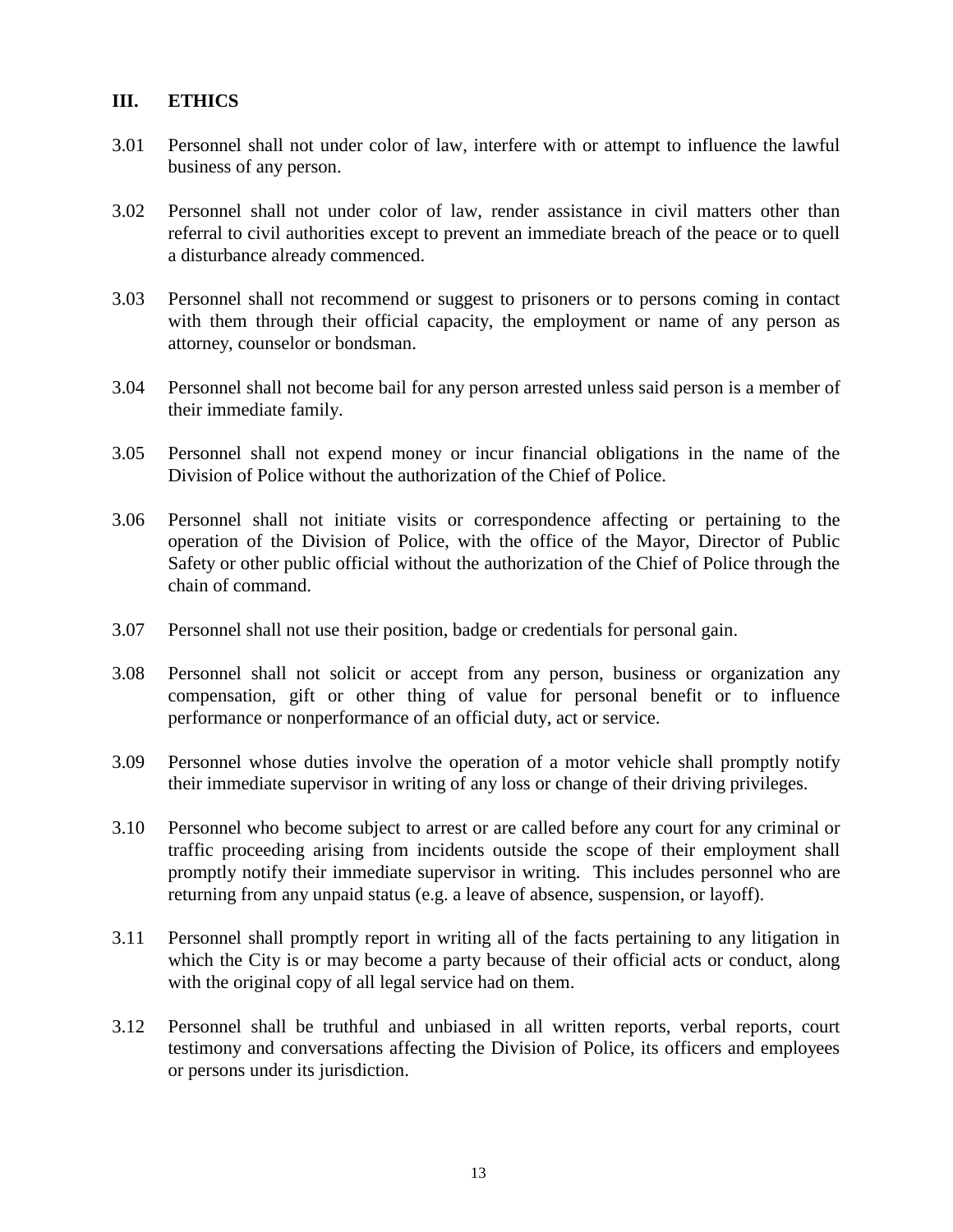#### **IV. DUTY**

- 4.01 Officers shall protect life and property, prevent crimes, detect, arrest and prosecute offenders, preserve the public peace and enforce laws and ordinances within the scope of their job classifications and in accordance to law.
- 4.02 Officers at the scene of an alleged serious crime shall exercise every precaution to prevent the destruction, impairment, disturbance or removal of any evidence, the personal effects and surrounding property and objects so that everything possible may be kept intact until it is noted, examined and/or photographed by personnel trained and equipped to perform such duties.
- 4.03 Personnel shall give full attention to the performance of their duties.
- 4.04 Officers shall use deadly force only as governed by Division of Police policy and directives.
- 4.05 Officers shall use only the amount of force reasonably necessary to effect the arrest and detention of subjects as governed by Division of Police policy and directives.
- 4.06 Personnel shall patrol the territory, handle the investigative tasks, or handle the administrative tasks as required by their post or assignment.
- 4.07 Personnel shall remain in the district, territory, or jurisdiction to which they are assigned. Personnel needing to leave their territory for reasons of police necessity shall request permission of their superior officer to do so.
- 4.08 Personnel shall perform any other duties that may be directed to them by their superior officer.
- 4.09 Officers shall respond to urgent and emergency assignments in their immediate vicinity without being assigned by the radio dispatcher unless otherwise on an assignment of equal or greater urgency.
- 4.10 Personnel shall advise the radio dispatcher immediately of any incident, event or occurrence that may indicate the beginning of a significant civil disturbance, disaster, catastrophe or other police incident of a serious nature.
- 4.11 Personnel shall act immediately in every instance that comes to their attention where police assistance is required.
- 4.12 Personnel shall be considered to be on duty at all times for purposes of discipline.
- 4.13 Personnel shall furnish their name, rank, and badge number to any person who may request it.
- 4.14 Personnel shall give assistance to injured and sick persons and obtain proper transportation to the nearest hospital.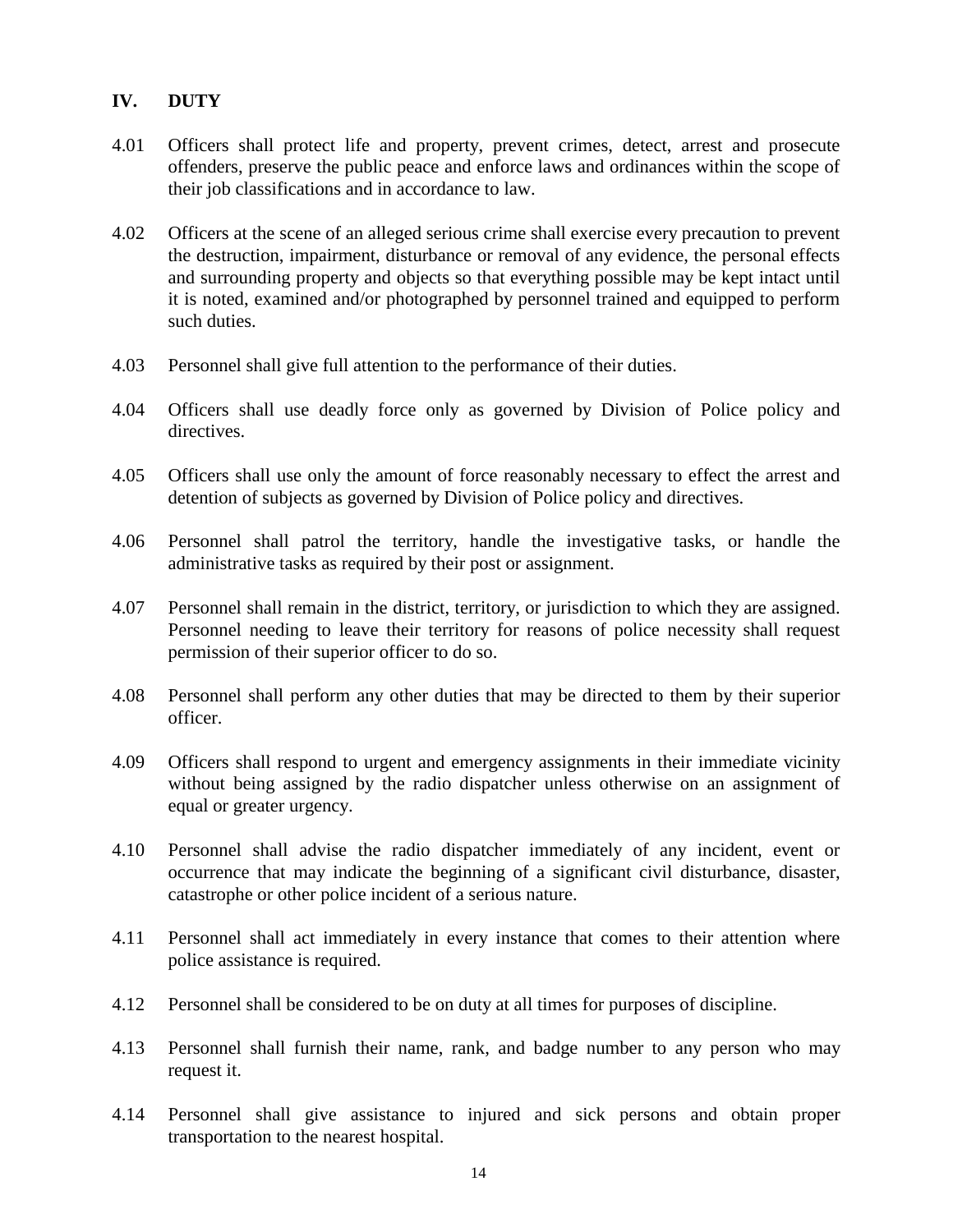- 4.15 Officers making an offense/incident report or handling an investigation in which any person is confined in a hospital shall make a reasonable attempt to notify a relative. If notification is not possible, officers shall advise the Report Intake/Review Unit to place the person on the "Hospital List." If the relative lives outside the city, Report/Intake personnel shall arrange with other police departments to notify the relative.
- 4.16 Personnel shall direct traffic when required or directed.
- 4.17 Officers shall execute warrants and serve subpoenas in a lawful manner.
- 4.18 Officers shall investigate all reports of suspected criminal activity and non-criminal incidents requiring police action that come to their attention whether by observation, assignment or information.
- 4.19 Only one officer shall be in charge when two or more officers are acting in concert on a police task. Absent a superior officer, the senior officer at the scene shall be in charge and assume responsibility for the proper action and reports.
- 4.20 *Off-duty officers involved in a motor vehicle accident as a driver within the jurisdiction of the City of Cleveland shall contact the Communications Control Section to request a supervisor from the Police District of occurrence to respond to the scene*.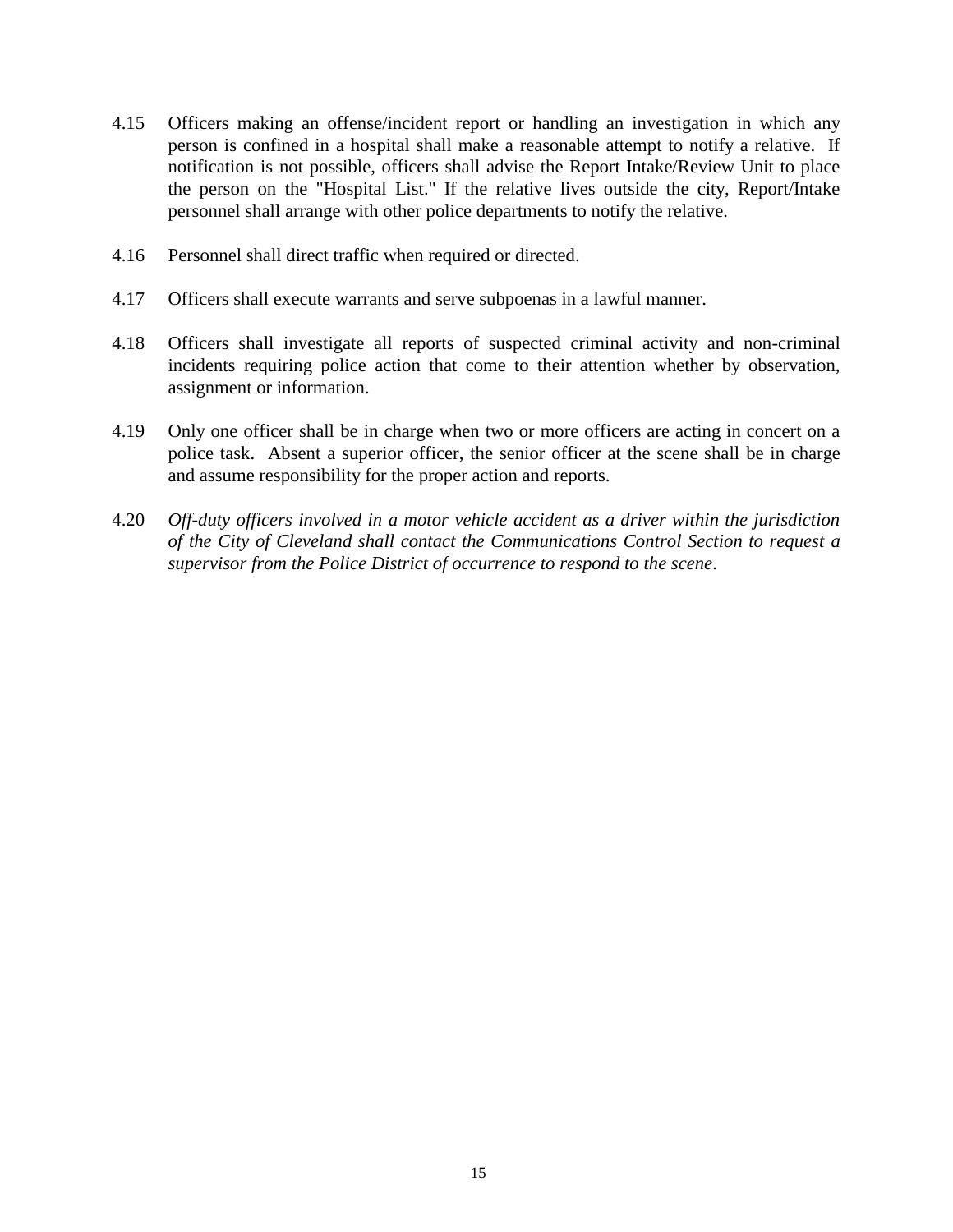#### **V. BEHAVIOR**

- 5.01 Personnel shall not engage in any conduct, speech or acts while on duty or off duty that would reasonably tend to diminish the esteem of the Division of Police or its personnel in the eyes of the public.
- 5.02 Personnel shall not engage publicly in any disparaging conversation detrimental to the Division of Police or its personnel, or representing policy as being other than as stated in the rules, General Police Orders, Divisional Notices, and memorandums.
- 5.03 Personnel shall not engage directly or indirectly in the dispensing of intoxicating liquors or alcoholic beverages within the scope of their official duties.
- 5.04 Personnel shall not consume alcoholic beverages while on duty or in uniform nor report for duty intoxicated.
- 5.05 Personnel shall not bring intoxicating beverages or controlled substances into any Divisional building, boat or vehicle, or permit same to be brought therein, except as required in the performance of police duty.
- 5.06 Personnel shall not report for duty while under the influence of any drug or substance that adversely affects their physical or mental faculties.
- 5.07 Personnel shall not use or possess any drug or substance that is forbidden by law, unless it is of the dosage prescribed by a physician in his regular course of treatment, and in accordance with any prescription warnings.
- 5.08 Personnel shall conduct themselves in such a manner as to command the respect of the public.
- 5.09 Personnel shall be courteous and respectful in their speech, conduct, and contact with others.
- 5.10 Personnel shall not be a witness for the defense in any criminal prosecution or civil matter in which the Division of Police is involved except on subpoena lawfully issued, and only upon written notification to the Chief's office.
- 5.11 Personnel shall not use epithets, terms or words which tend to denigrate any person(s) due to their race, color, creed, ethnicity, country or region of origin, or sexual orientation except as is necessary when quoting in police reports or testimony.
- 5.12 Personnel shall remain awake and alert while on duty.
- 5.13 Officers shall use or handle their firearms only in a safe, proper, and authorized manner.
- 5.14 *Superior officers shall not fraternize with subordinates in their chain of command in a manner that corrupts the integrity of the superior-subordinate command structure relationship, as evidenced by the appearance of favoritism or coercion in the superior officer's decision making*.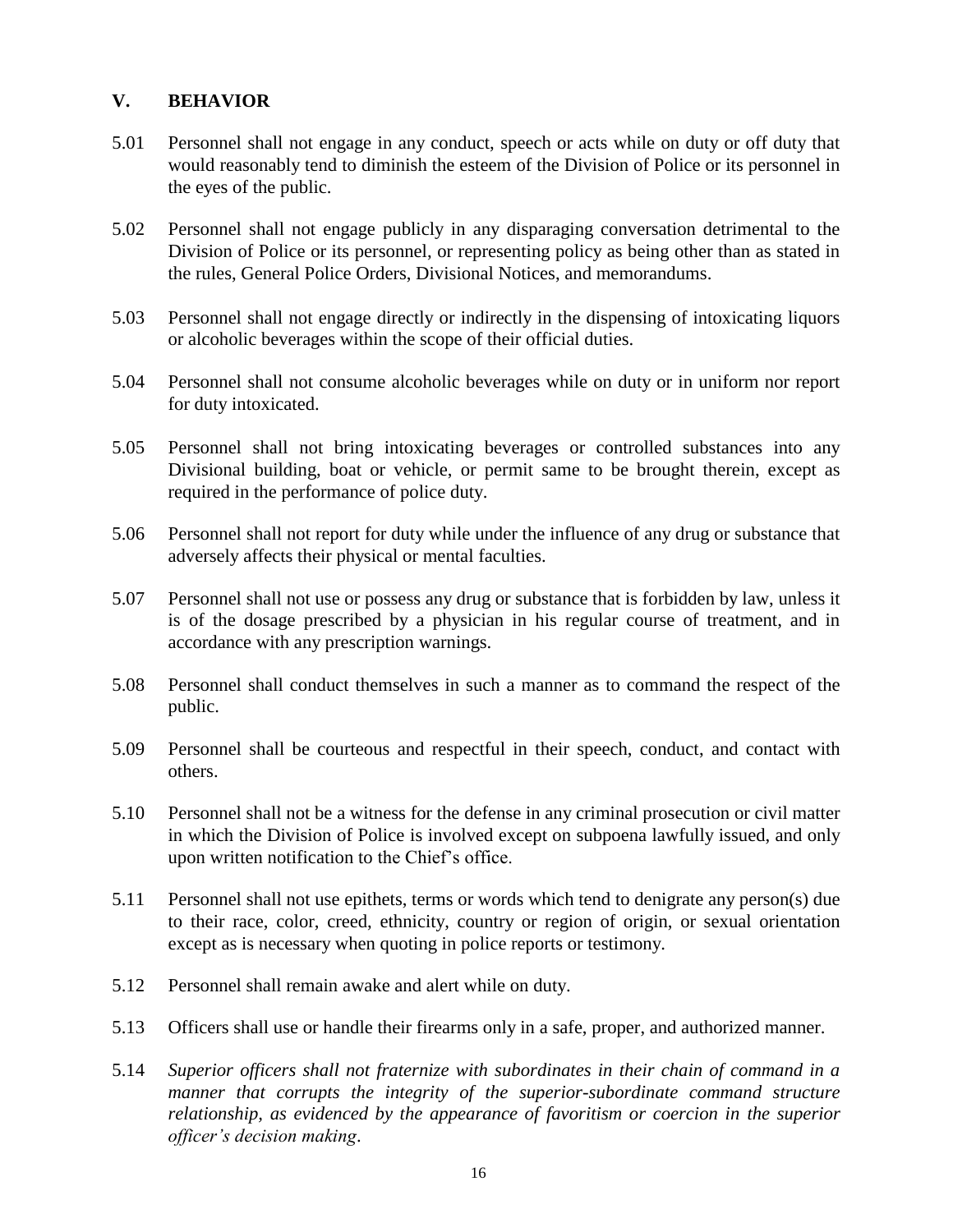#### **VI. VEHICLES AND EQUIPMENT**

- 6.01 Personnel shall not use police vehicles or any police equipment without permission of their superior officer, unless on duty and in the proper performance of police duties.
- 6.02 Personnel shall not permit any person or property to be conveyed in a city vehicle, except in the performance of their official duties or with prior approval.
- 6.03 Personnel shall operate police vehicles in a safe and lawful manner.
- 6.04 Personnel shall inspect their vehicle and its equipment at the commencement of their tour of duty, promptly reporting in writing to their immediate superior any damage, loss or irregularity.
- 6.05 Personnel shall be held responsible and accountable for the proper care, maintenance, serviceability, cleanliness and safekeeping of all police vehicles, equipment and property in their care.
- 6.06 Personnel shall immediately report to their superior officer the loss, theft or damage of any police equipment entrusted to their care.
- 6.07 Personnel shall reimburse the city within thirty (30) days for the loss of city property issued to them. If said property is later recovered in good condition they shall be reimbursed the amount paid.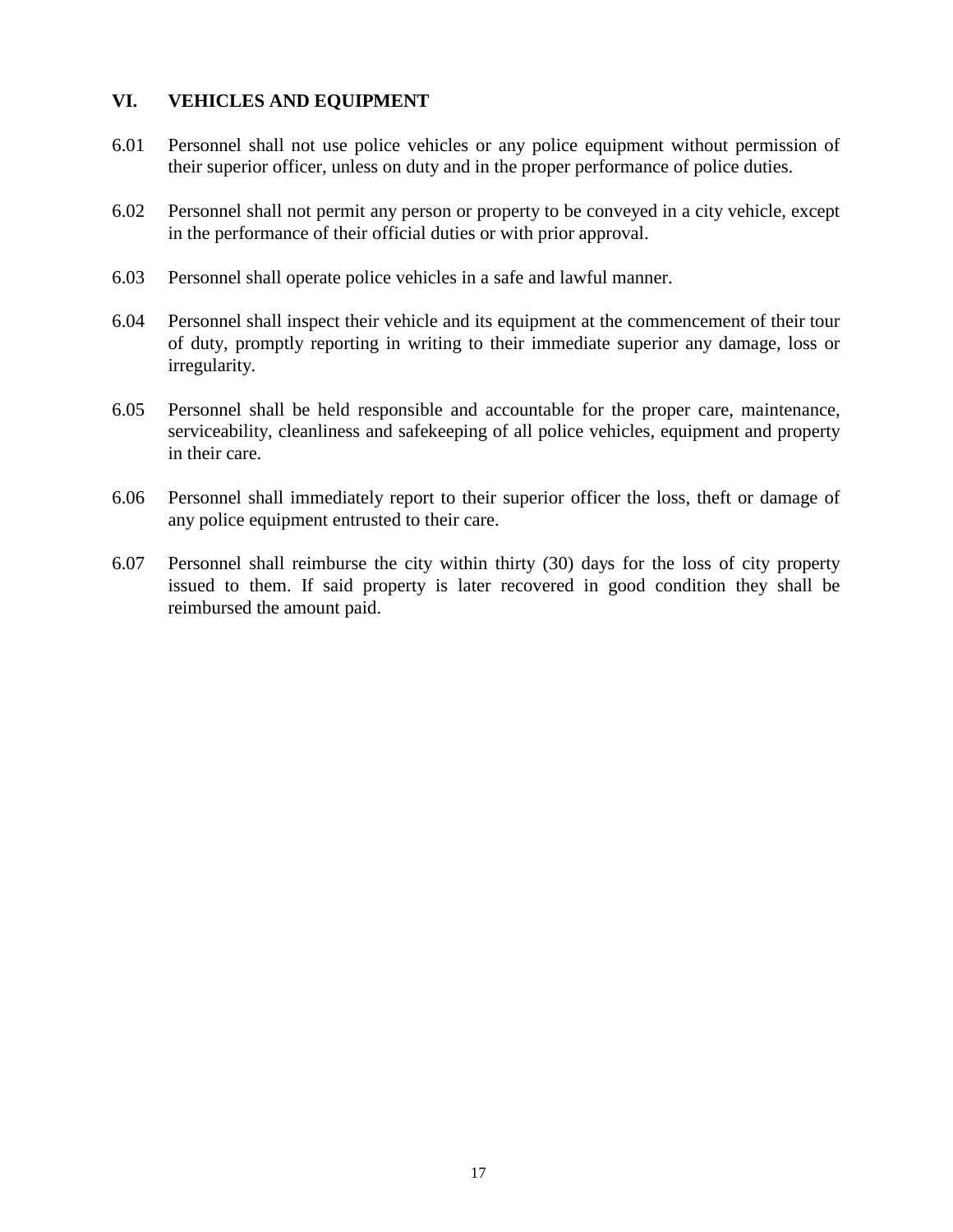#### **VII. COMMUNICATION**

- 7.01 Personnel shall acknowledge and accept all calls directed to them by the radio dispatcher unless directed otherwise by a superior officer and use time announcements from the radio dispatcher for their official reports and duty reports when applicable.
- 7.02 Personnel shall respond to all calls by stating their radio call number and location.
- 7.03 Personnel shall report arrival time to the radio dispatcher immediately upon arriving at the location of a radio assignment.
- 7.04 Personnel shall advise the radio dispatcher of their activities, the progress of any investigation and the preliminary descriptions of any persons, property and motor vehicles wanted in connection with the investigation.
- 7.05 Personnel shall promptly notify the radio dispatcher when they have completed an assignment or when resuming patrol after returning to headquarters.
- 7.06 Personnel shall notify the radio dispatcher and their superior officer when they return to their headquarters for any reason, including to report off duty.
- 7.07 Personnel shall answer police telephones promptly and identify themselves by name, rank, unit, and in compliance with Divisional procedures.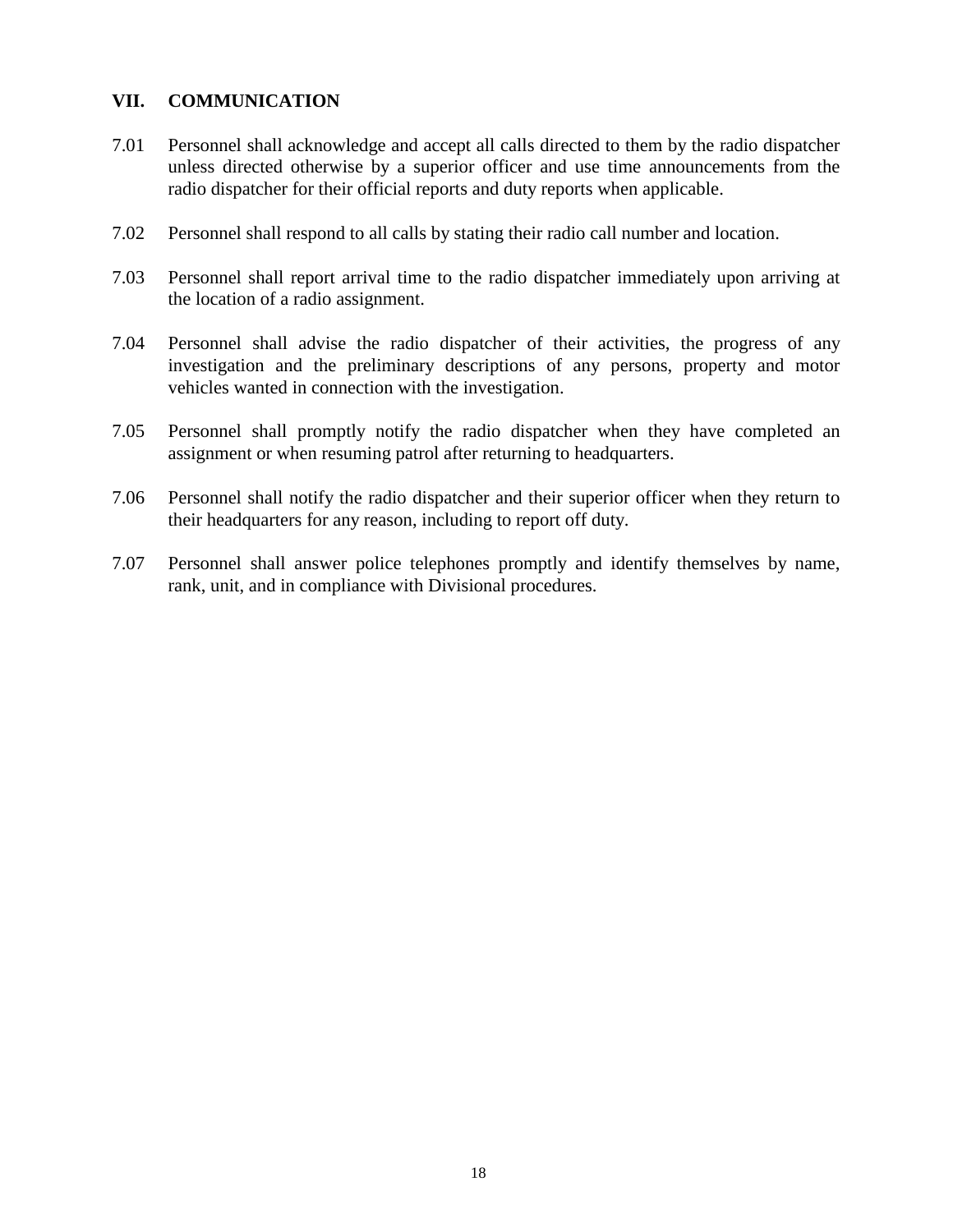#### **VIII. PRISONERS**

- 8.01 Personnel shall convey prisoners to the place of detention without unnecessary delay and by the most direct route.
- 8.02 Personnel shall search all persons who are physically arrested as governed by Divisional directives.
- 8.03 Personnel transporting prisoners shall thoroughly search all prisoners prior to placing them in a police vehicle. Handcuffing of prisoners is mandatory for all felony arrests.
- 8.04 When a prisoner is booked, a computer inquiry shall be made for any existing warrants, wants, or holds, and if found, the prisoner shall also be booked on such additional charges or held for the proper authority.
- 8.05 Personnel booking prisoners shall make a complete inventory of a prisoner's property before placing them in a jail cell; all money, valuables and articles, which may be used for personal injury or defacement of the jail, shall be taken with the proper receipts issued.
- 8.06 Money, property, and contraband taken from a prisoner and held as evidence shall be recorded in the Property Book and a receipt issued to the prisoner.
- 8.07 Personnel shall comply with all laws and Divisional directives concerning strip searches and body cavity searches.
- 8.08 In the event that a prisoner becomes ill, injured or dies in jail or custody, the personnel responsible for the prisoner shall notify their superior officer. That superior officer shall ensure that notifications are made and a complete investigation of the incident is conducted in accordance with Divisional procedures.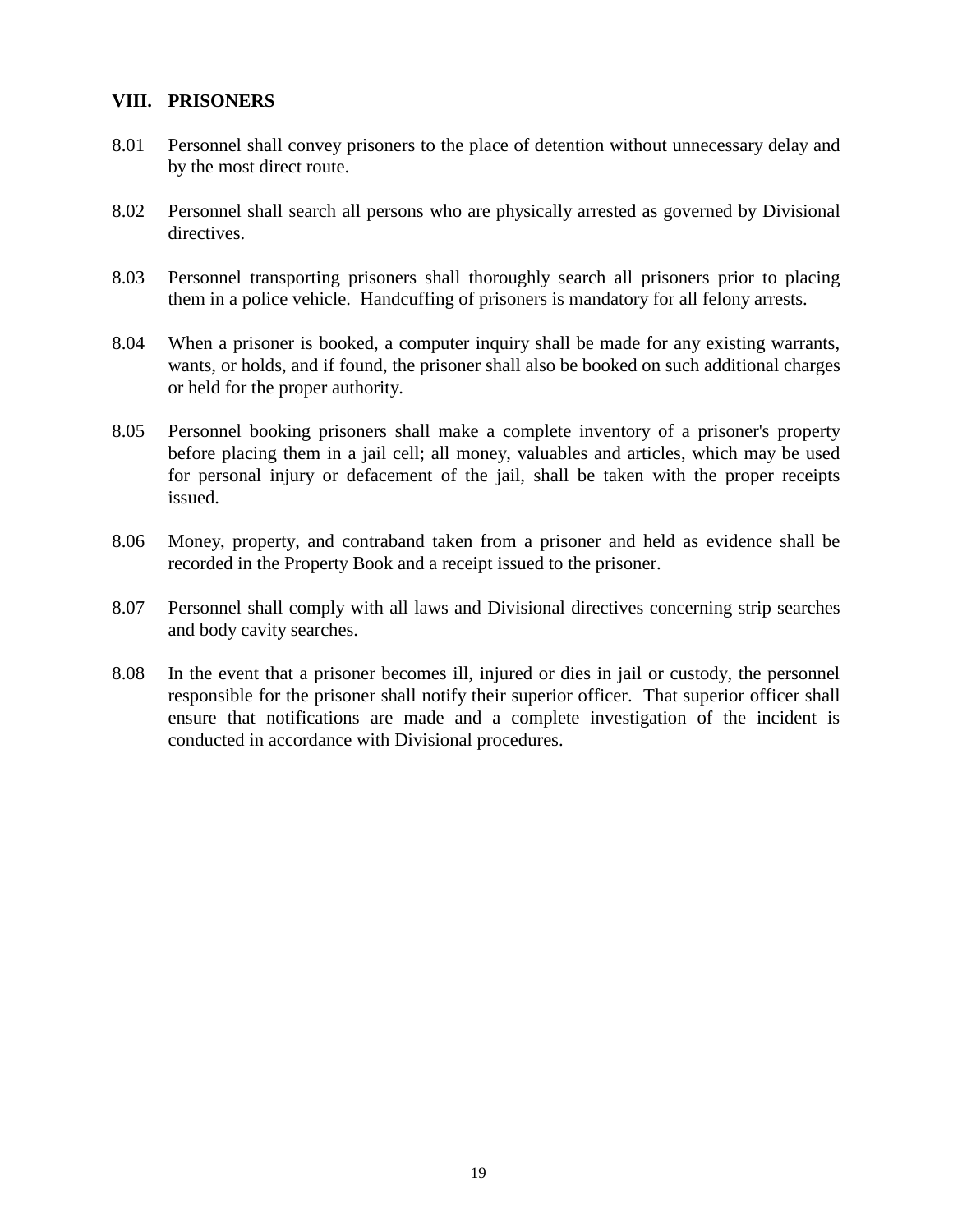#### **IX. REPORTING/CONFIDENTIAL INFORMATION**

- 9.01 Personnel shall report in writing any violation of state law or city ordinance coming to their attention which does not require immediate action.
- 9.02 Personnel shall report in writing any knowledge of suspicious persons residing or operating within the territory to which they are assigned, or any place suspected of being used for an unlawful purpose.
- 9.03 Officers shall make written reports and notify their supervisor regarding any injury to persons or damage to property coming to their attention which occurs on streets or public property of the City of Cleveland. The supervisor of the reporting officer shall arrange for photographs in all cases in which the City of Cleveland may be liable.
- 9.04 Officers of the Basic Patrol Section within Field Operations shall make the initial offense/incident report, unless otherwise directed.
- 9.05 When an investigation substantiates the need for an official report, the investigating officer shall promptly complete and forward the report in accordance with current Divisional procedures.
- 9.06 When officers of any other bureau conduct an investigation without the assistance of the Basic Patrol Section, the investigating officers shall make the official report.
- 9.07 Personnel shall report on all matters referred to or investigated by them. Such reports may be either verbal or written as their superior officer may direct.
- 9.08 Personnel, before reporting off duty, shall complete all written reports as may be required on all matters that come to their attention or are assigned to them for investigation during their tour of duty.
- 9.09 Where necessary, written reports shall bear the full name, rank, title or badge number and signature of the preparing officer. Reports shall be reviewed for accuracy, completeness and conformity to rules and where necessary, signed by a superior officer.
- 9.10 Personnel shall address reports to their superior officer and forward them through the chain of command.
- 9.11 Personnel shall not erase or delete entries in official records. Necessary corrections shall be made by drawing a single line through the error in such a way that the original entry can still be read. The correction shall then be initialed by the reporting officer.
- 9.12 Personnel shall submit all oral or written reports in a complete and timely manner through the chain of command.
- 9.13 In the transaction of Divisional business, all reports and communications shall be prepared, handled and treated as confidential in accordance with the procedures of the Division of Police.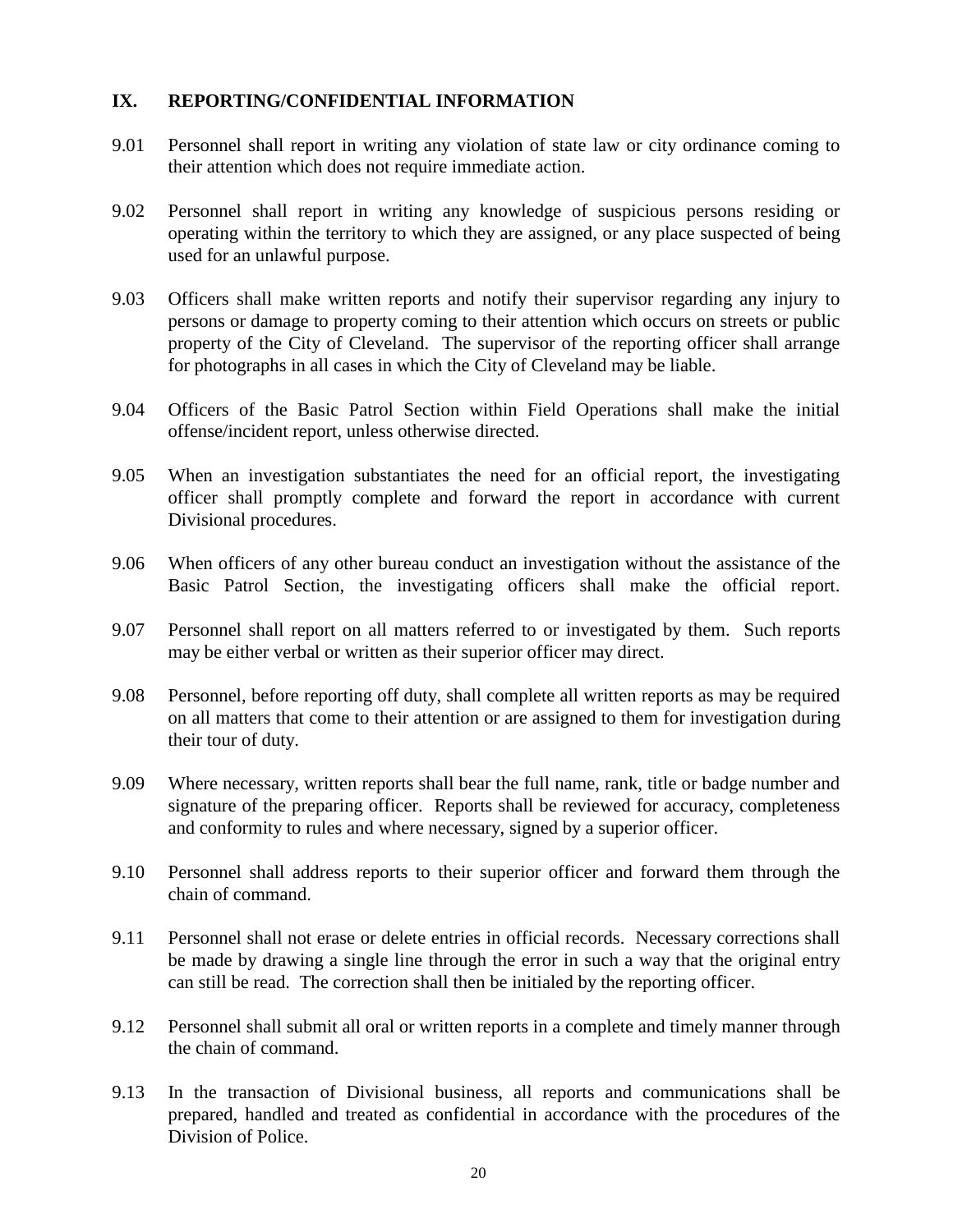- 9.14 *Division employees shall not access, nor* make a transcript of, a record from *a document, file, or database in the care and custody of or approved for use by the Division of which the member is not privileged to do so or allow another person to do the same without privilege to do so*, except where permitted by existing procedure or unless so directed by the Chief of Police or the Chief's designated representative.
- 9.15 *Division employees shall not obtain for personal use or otherwise disseminate any information that is derived from a file or database maintained by or approved for use by the Division unless such action is necessitated by a legitimate law enforcement activity or function.*
- 9.16 *Division employees shall not alter, nor add or cause deletions to, a document, file, or database, electronic or otherwise, including audio, pictures, or video that are in the care and custody of or approved for use by the Division of which the member is not privileged to do so or allow another person to do the same without privilege to do so*.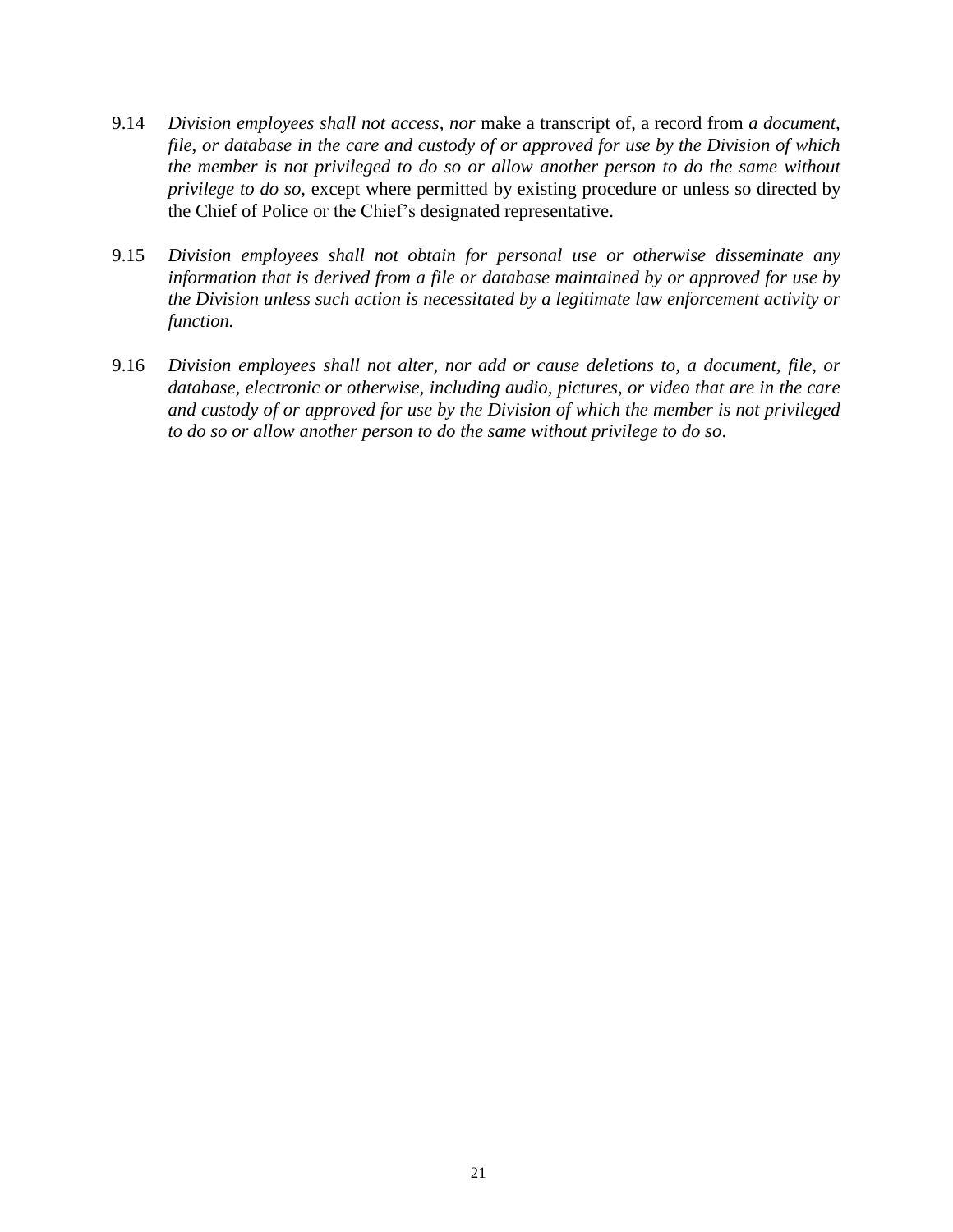#### **X. SCHEDULE AND DUTY HOURS**

- 10.01 Personnel shall work such hours as assigned, report promptly for duty at the time and place assigned, and shall not be absent from duty without permission from their superior officer.
- 10.02 Personnel shall receive a superior officer's approval for any deviation from an assigned vacation class schedule, furlough or duty hours.
- 10.03 Personnel shall restrict overtime to the absolute minimum required in the performance of official duties and as determined essential to meet the Division's needs. Overtime shall require their supervisor's approval.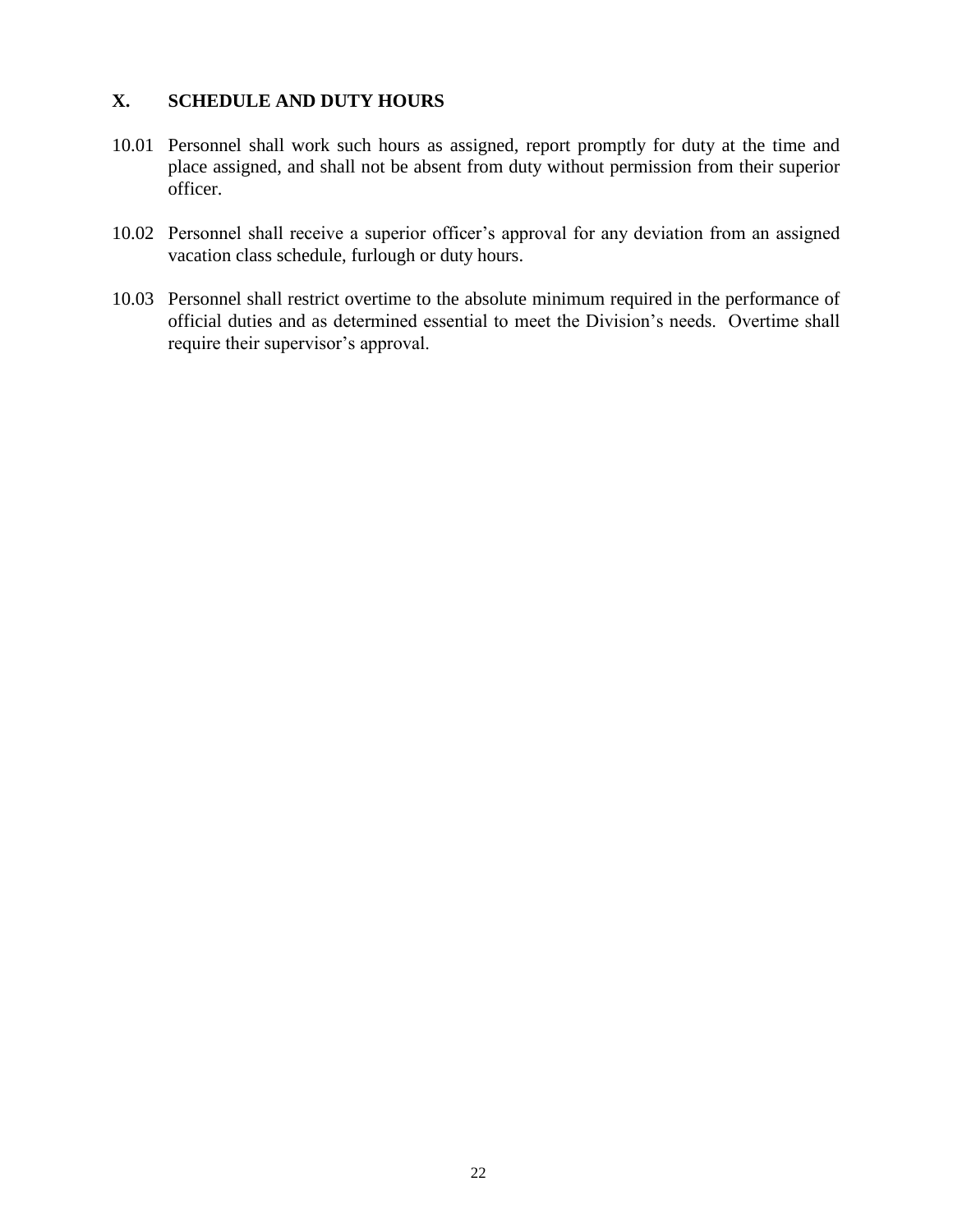### **RULES INDEX**

#### **A**

| Absence; familiarize directives                 | 2.10         |  |  |
|-------------------------------------------------|--------------|--|--|
| Absent from duty; permission superior           | 10.01        |  |  |
| Accountable; study rules, etc.                  | 2.04         |  |  |
| Act immediately; assistance required            |              |  |  |
| Address; notify change                          | 4.11<br>2.12 |  |  |
| Advise dispatch of riot, etc.                   | 4.10         |  |  |
| Alcoholic beverages into Div. bldg., etc.       | 5.05         |  |  |
| Alcoholic beverages, shall not consume          | 5.04         |  |  |
| Alcoholic beverages; shall not dispense         | 5.03         |  |  |
| Arrest of personnel                             | 3.10         |  |  |
| Assigned territory; patrol                      | 4.06         |  |  |
| Attention to duties                             | 4.03         |  |  |
|                                                 |              |  |  |
| Awake/alert on duty                             | 5.12         |  |  |
| в                                               |              |  |  |
| Badge, name; shall furnish                      | 4.13         |  |  |
| Bail; shall not become                          | 3.04         |  |  |
| C                                               |              |  |  |
| Captain's duties                                | 1.04         |  |  |
| Chain of command                                | 2.08         |  |  |
| Chief's duties                                  | 1.01         |  |  |
| City involved litigation; shall report          | 3.11         |  |  |
| City property; reimburse for loss/damage        | 6.07         |  |  |
| City vehicle; convey official duties, etc.      | 6.02         |  |  |
| Color of law; civil matters                     | 3.02         |  |  |
| Color of law; influence                         | 3.01         |  |  |
| Commander's duties                              | 1.03         |  |  |
| Conduct; diminish esteem                        | 5.01         |  |  |
| Conduct/speech, courteous/respectful            | 5.09         |  |  |
| Conduct to command respect of public            | 5.08         |  |  |
| Confidential communications                     | 9.13         |  |  |
| 9.14/9.15/9.16<br>Confidential information      |              |  |  |
| Controlled substance into dept., bldg., etc.    | 5.05         |  |  |
| Corrections to records                          | 9.11         |  |  |
| Crime scene/preserve evidence etc               | 4.02         |  |  |
| Criminal conduct                                | 2.01         |  |  |
| D                                               |              |  |  |
| Deadly force; use of                            | 4.04         |  |  |
| Denigrating epithets, words; shall not use      | 5.11         |  |  |
| Deputy Chief's duties                           | 1.02         |  |  |
| <b>Detectives Duties</b>                        | 1.08         |  |  |
|                                                 |              |  |  |
| Diminish esteem; shall not, etc.                | 5.01         |  |  |
| Direct traffic when required                    | 4.16         |  |  |
| Disciplinary action; superior recommend         | 2.13         |  |  |
| Discipline; Civil Service Rules                 | 2.14         |  |  |
| Discipline; on duty at all times                | 4.12         |  |  |
| Disobey rules, lawful orders, etc.              | 2.02         |  |  |
| Disparaging conversation; shall not, etc.       | 5.02         |  |  |
| Dispatch; acknowledge/accept all calls, etc.    | 7.01         |  |  |
| Dispatch; advise of activities, descript., etc. | 7.04         |  |  |
| Dispatch; notify when assignment complete       | 7.05         |  |  |
| Dispatch; notify when ret. to Dist./off duty    | 7.06         |  |  |
| Dispatch; report arrival to assignment          | 7.03         |  |  |
| District; remain in, etc.                       | 4.07         |  |  |
| Directives; familiarize in absence              | 2.10         |  |  |
|                                                 |              |  |  |

| Divisional business; confidential                                                       | 9.13      |
|-----------------------------------------------------------------------------------------|-----------|
| Divisional records, access/transcript                                                   | 9.14      |
| Driving privileges loss; notify superior                                                | 3.09      |
| Drugs/influence; shall not rpt. for duty                                                | 5.06      |
| Drugs; shall not use/posses if forbid by law                                            | 5.07      |
| Duties; perform additional, etc.                                                        | 4.08      |
| Duties; perform                                                                         | 4.06/2.03 |
| Duty; absent from, permission superior                                                  | 10.01     |
|                                                                                         | 10.02     |
| Duty hours; deviation, approval superior                                                |           |
| Duty; report for promptly                                                               | 10.01     |
| Emergencies; respond to, etc.                                                           | 4.09      |
| Enforce laws and ordinances, etc.                                                       | 4.01      |
| Epithets, words; denigrating, shall not use                                             | 5.11      |
| Equipment; personnel responsible for, etc.                                              | 6.05      |
| Equipment; report loss, damage, etc.                                                    | 6.06      |
| Equipment; shall not use without premise.                                               | 6.01      |
| Erasures in records                                                                     | 9.11      |
| Evidence preservation/crime scene                                                       | 4.02      |
| F                                                                                       |           |
| Firearms; handle carefully, proper, etc.                                                | 5.13      |
| Force; use of                                                                           | 4.05      |
| Fraternization                                                                          | 5.14      |
| Full time attention to duties                                                           | 4.03      |
| Furlough deviation; approval superior                                                   | 10.02     |
| Furnish name, badge, etc.                                                               | 4.13      |
| G                                                                                       |           |
| General Police Order notebook; maintain                                                 | 2.05      |
| Н                                                                                       |           |
| Hospital list/notification relative                                                     | 4.15      |
| Hours; work as assigned                                                                 | 10.01     |
|                                                                                         |           |
| Influence; color of law                                                                 | 3.01      |
| Influence drugs, shall not rpt. for duty                                                | 5.06      |
| Influence performance; solicit to                                                       | 3.08      |
| Injured persons; assist/transport                                                       | 4.14      |
| Insubordination                                                                         | 2.06      |
| Intoxicated, shall not rpt. for duty                                                    | 5.04      |
|                                                                                         | 5.04      |
| Intoxicating liquors; shall not consume                                                 | 5.03      |
| Intoxicating liquors; shall not dispense<br>Investigate all reports criminal acts, etc. | 4.18      |
|                                                                                         |           |
| Issuance of Messages within Div.                                                        | 2.09      |
| $J-L$                                                                                   |           |
| Lawful orders; obedience to                                                             | 2.07      |
| Lieutenant's duties                                                                     | 1.05      |
| Litigation; reporting of, City involved                                                 | 3.11      |
| M                                                                                       |           |
| Mayor; initiate visits, etc.                                                            | 3.06      |
| Messages; Issuance of within Div.                                                       | 2.09      |
| Money; expenditures of                                                                  | 3.05      |
| Motor Vehicle Accidents, Duty to Report                                                 | 4.20      |
| N                                                                                       |           |
| Name, badge shall furnish                                                               | 4.13      |
| Neglect of duty required by law                                                         | 2.01      |
| Neglect of duty required by rules, etc.                                                 | 2.03      |